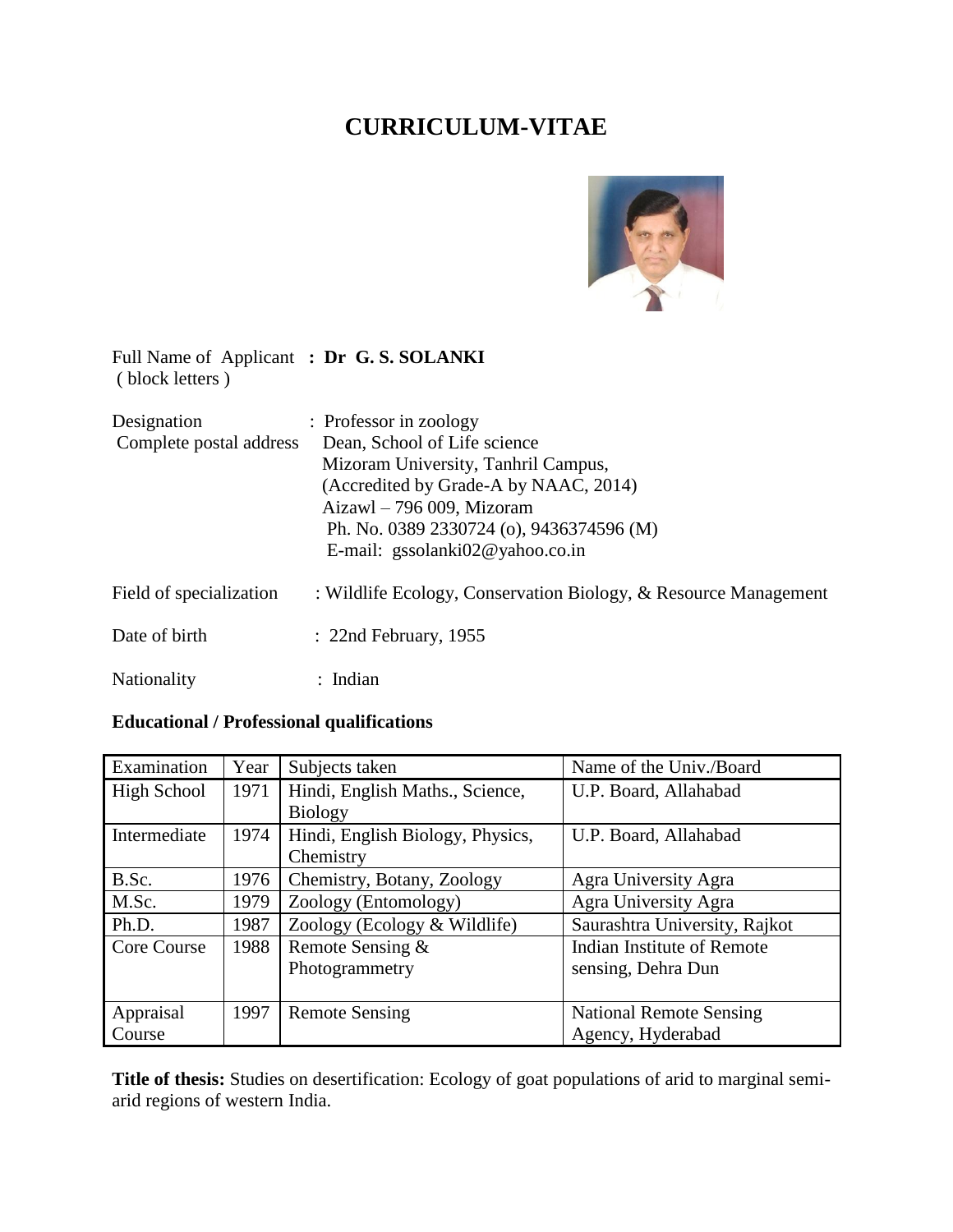**Post doctoral research:** 1. Ecology of wildlife in Gir wildlife sanctuary

 2. Evaluation of tree plantation for control of salinity and water table.

**Field of specialization** : Environmental biology; Animal behaviour, Ecology of Wildlife & Conservation, Natural Resource Management, Forestry, & Biodiversity conservation.

| Sl.<br>N <sub>o</sub> | Name of post              | <b>Employer</b>                                                                   | <b>Period of</b><br>employment |
|-----------------------|---------------------------|-----------------------------------------------------------------------------------|--------------------------------|
|                       |                           |                                                                                   | From<br>To                     |
| $\mathbf{1}$          | <b>Research Associate</b> | Saurashtra, University, Rajkot                                                    | 1991<br>1987                   |
| 2.                    | <b>Research Associate</b> | Centr. Inst. For Research on Goats,<br>Makhdoom, Farah (Mathura)                  | 1991<br>1996                   |
| 3                     | Lecturer                  | North Eastern Regional Institute of<br>Science & technology (NERIST),<br>Itanagar | 1996 2000                      |
| $\overline{A}$        | Sr. Lecturer              | NERIST, Itanagar, Arunachal Pradesh                                               | 2000 - 2005                    |
| 5                     | Reader                    | Mizoram University, Aizawl, Mizoram                                               | 2005-2008                      |
| 6                     | Associate professor       | Mizoram University, Aizawl, Mizoram                                               | 2008-2011                      |
| 7                     | Professor                 | Mizoram University, Aizawl, Mizoram                                               | 2011-Conti                     |

# **Prescribe the specific experience gained during employment :**

## **1. Teaching Experience** : 21 years

#### **2. Total research experience:** 30 yrs **Research supervision:**

UG & PG level : 20 years Number of students guided at UG and PG level projects :27 Number of students supervised for Ph.D. degree : 06 Number of student registered for Ph.D. degree ; 05

# **International Research Collaboration: Tribhuvan University, Kathmandu,Nepal**

# **Refresher course organized in Life science as co-coordinator: 2**

# **National level seminar organized: 2**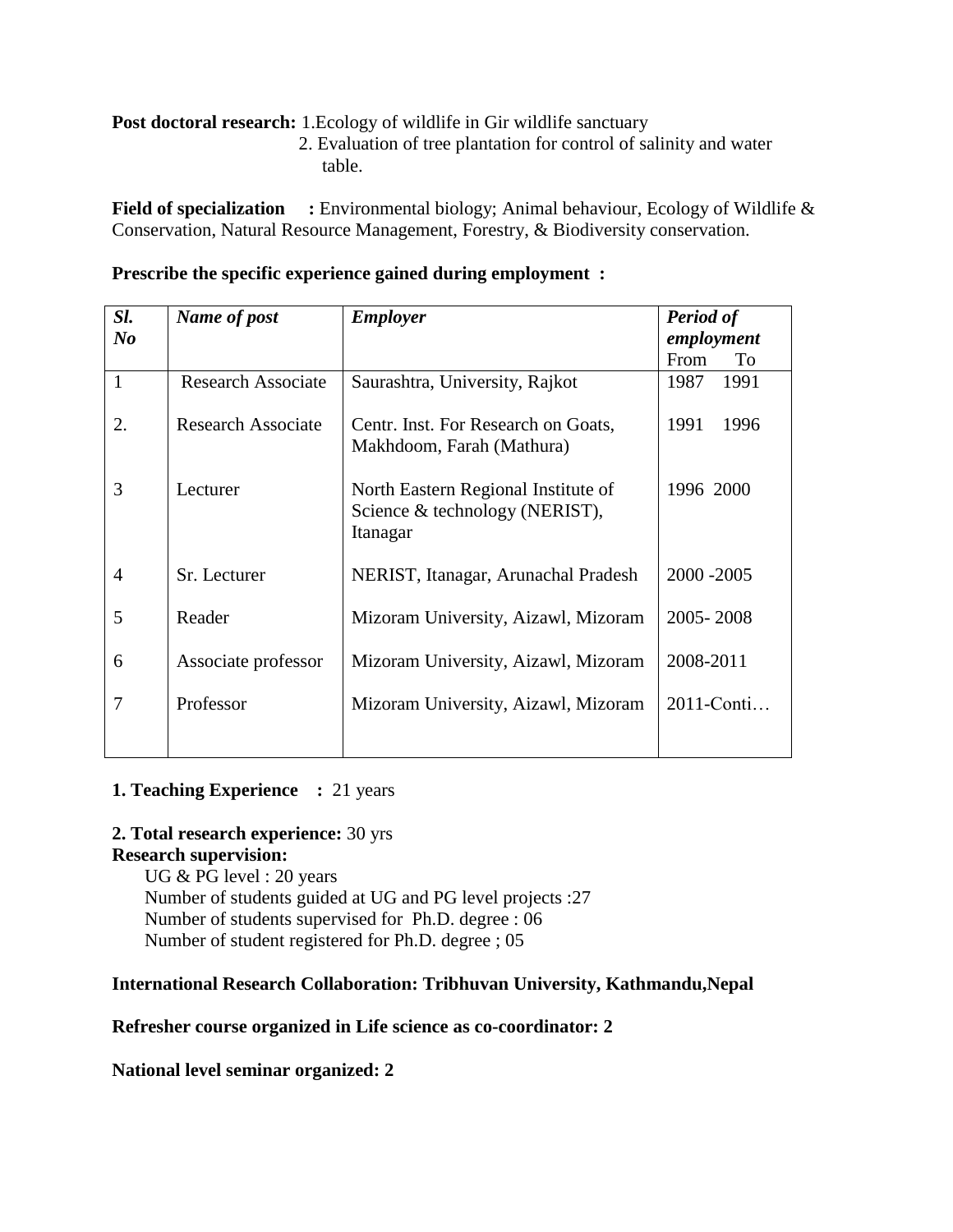**Details of Published Work : No. of Books/ field guide published: 3 Number of research paper published in national & international journals: 100 Citations index of publication Total citation: 147 h index : 7 i 10 index : 5** 

Number of seminar/symposia/conferences attended: 31

# **Research Projects handled**: 4

1. Habitat evaluation and ecological study on same wildlife species in Pakhui wildlife sanctuary, Arunachal Pradesh. Funded by: Ministry of Environment, Forests & wildlife, GOI Cost of the project : Rs 6,69,070.00 PI of the project

- 2. Diversity of use pattern of faunal resources in Arunachal Pradesh. Funded by G.B.Pant Institute of Himalayan Environment & Development Cost of the Project : Rs 3,99,420.00 PI of the Project
- 3. Modernization of remote sensing laboratory for remote sensing application in forestry. Funded by Ministry of Human Resource Development, GOI, New delhi Cost of project : 16 lakhs PI of the project
- 4. Providing durability of ACCRA-WALLING system and its performance evaluation of NDT Methods. Funded by Ministry of Human Resource Development, GOI, New delhi Cost of project : 14 lakhs Co-PI of the project

# **RESEARCH PROJECTS IN HAND: 2**

**"Ecological studies on primates and evaluation of their habitat**". Funded by Department of Science and Technology, Government of India. Cost of the project: Rs 18,08,000.00 PI of the project

**"Diversity, distribution and habitat selection by pheasants in Mizoram, India"** Funded by Department of Science and Technology, Government of India.

Cost of the project: Rs 18,60,000.00

Co-PI of the project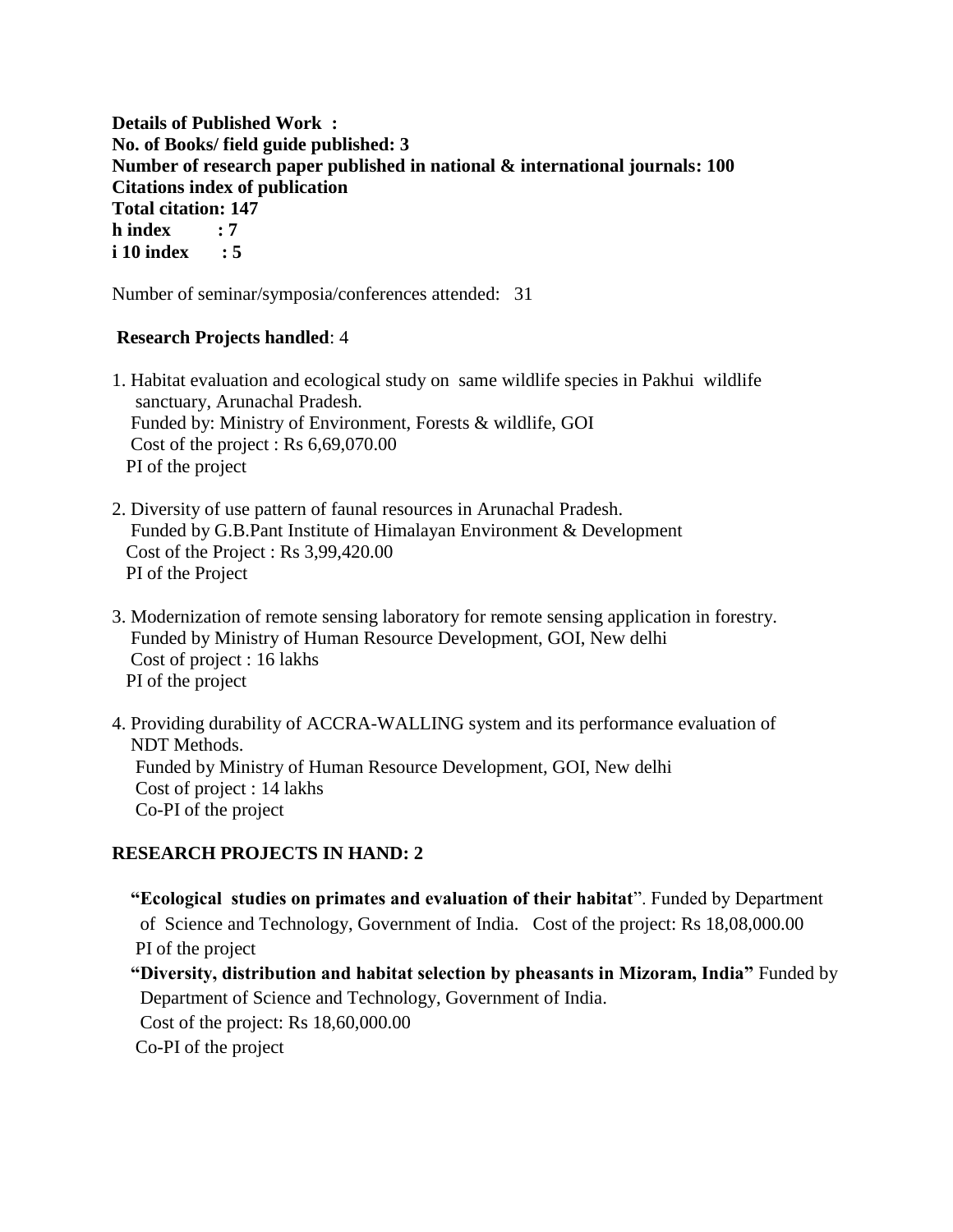## **PR0FESSIONAL MEMBERSHIP, MEMBER OF ACADEMIC SOCIETIES AND OTHER DISTINCTIONS**

**FELLOWSHIPS**: Research Fellowship: 1980-86 (UGC & state Govt.) Research Associate ship: 1987-91 (UGC), 1991-1996 (ICAR)

**VISITING FELLOWSHIP** : SERC visiting Fellowship,1999 (sponsored by DST, Govt. of India)

#### **FELLOW OF PRESTIGIOUS ACADEMIC SOCIETIES:**

Fellow, Academy of Zoology (FAZ) Fellow, Zoological Society of India (FZSI) Fellow, Nature Conservators (India) (FNC)) Fellow,National Institute of Ecology (FNIE) Fellow, Action for Sustainable Efficacious Development & Awareness (FASEA).

# **MEMBER, PROFESSIONAL /ACADEMIC SOCIETIES IN INDIA:**

 Indian Science Congress, Calcutta Academy of Zoology, Agra The Arid Zone Research Association of India, Jodhpur National Institute of Ecology, New Delhi Bombay Natural History Society, Mumbai Zoo Outreach organization, Coimbatore, Tamil Nadu. Zoological society of India, Bodh-Gaya,Bihar. Nature Conservators (India), Muzaffarnagar, U.P.

#### **MEMBER OF INTERNATIONAL SOCIETY:**

International Primatological Society, USA South East Asia Primate Association, Indonesia IUCN/ Species Survival Commission, Switzerland IPS- Community Assistance task force committee, USA

#### **AWARD OF DISTINCTION:**

"Promising Zoologist Gold Medal" awarded by ZSI, 2000 "Prof. D. K. Belsare Gold Medal" award by ZSI, 2006 "Prof. E.P.Odum Gold Medal" awarded by Int. Society for Ecological Communications, Poland, 2009

## **MEMBER OF INTERNAL COMMITTEES OF THE UNIVERSITY**

Member steering committee: Department of Biotechnology, Mizoram University. Member, Board of Studies: Department of Geology, Mizoram university. Member, Board of Studies: Department of Biotechnology, Mizoram university. Member, School of Life Science: Mizoram University. Member, School of Earth Science: Mizoram University.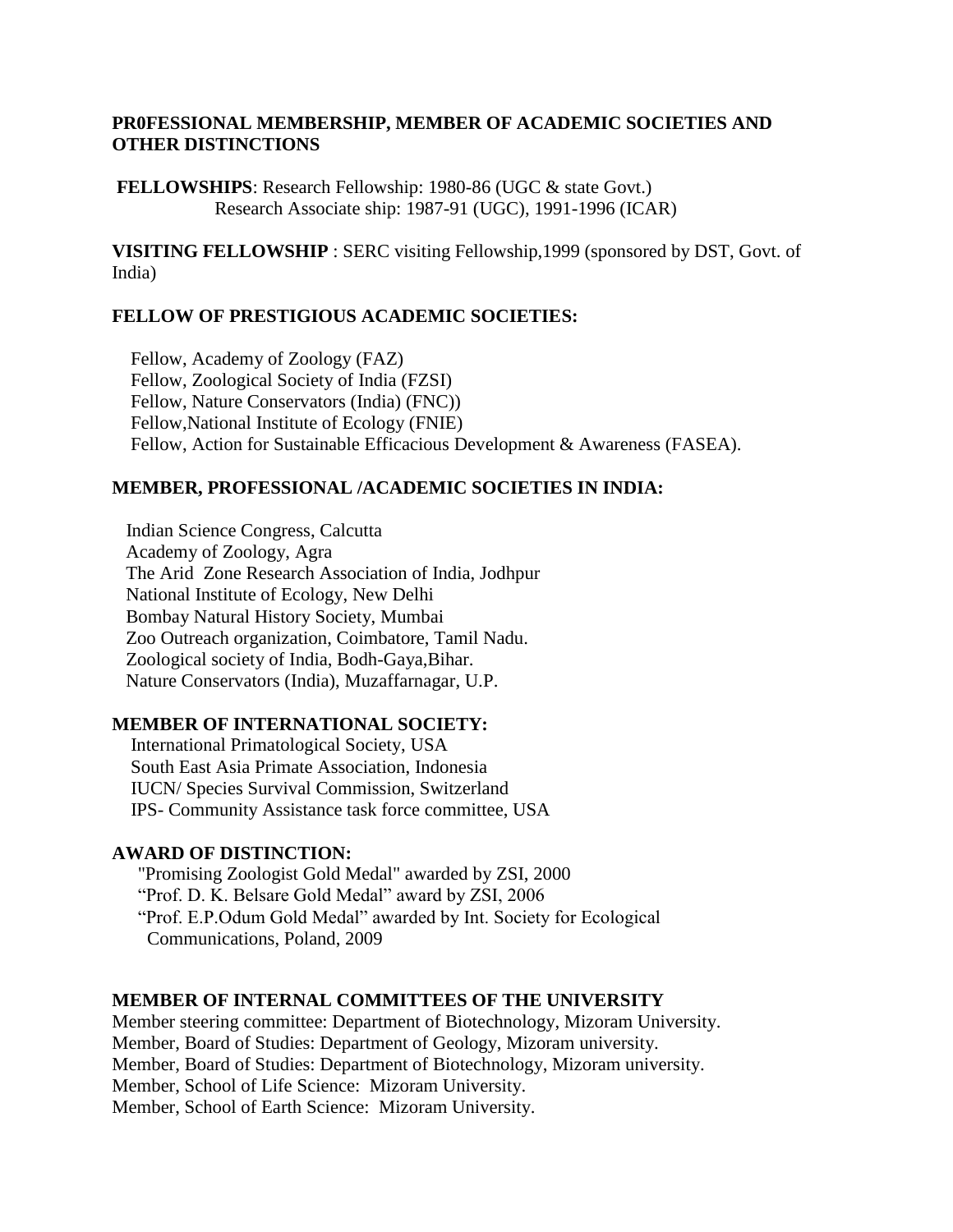Member, Academic Council, Mizoram University, Member, University Court, Mizoram university

Member, Editorial Board: (i) National J. Life science, Satna, M.P. (ii) Flora & Fauna, Jhansi. (iii) Biojournal, Bihar

It is certified that the particulars given above are true to the best of my knowledge and belief.

aldolandi

Signature of candidate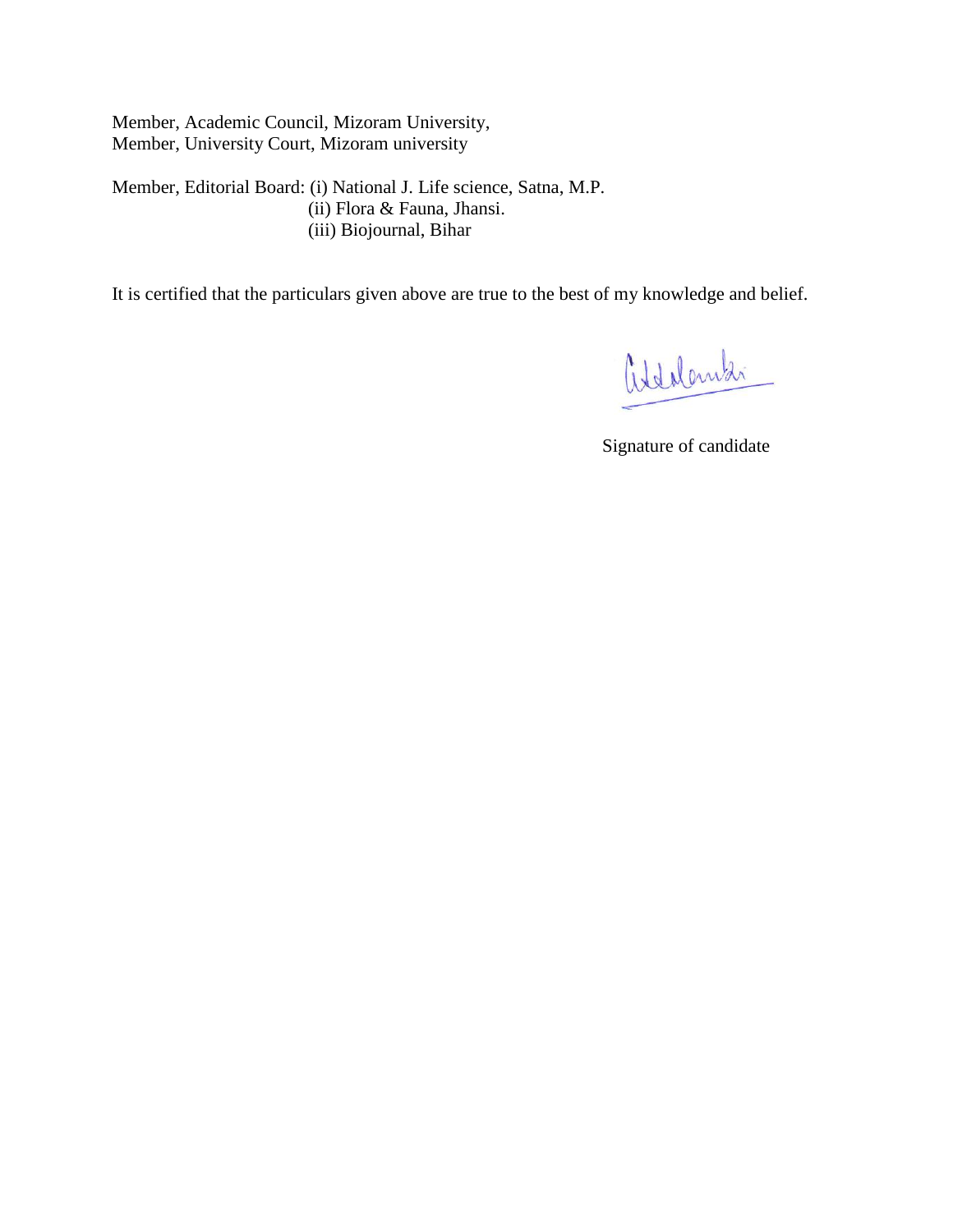# **LIST OF PUBLICATIONS**

# **Books : 3**

- **1. Status of south Asian primates: one of the Authors of CAMP Workshop.** Published by Zoo Outreach organization, Coimbatore and Conservation breeding specialist Group, South Asia. **2003.**
- **2 Guide to South Asian Primates for teachers and students of all ages**. Complied & Edited by S. Sally and S. Molur. Published by Zoo outreach and South Asian Primate Specialist Group, Coimbatore, Tamil Nadu, India. 2007.
- **3**. **Environment, Biodiversity and Traditional system**. Editors: **D.R.Khanna, G.S.Solanki, S.K.Pathak**. Published by Biotech Books, New Delhi. 2014.

# **Ph.D. Thesis**

1. Solanki,G.S. (1987) : Studies on Desertification : Ecology of goat populations of arid to marginal semi-arid regions of Western India. Submitted to Saurashtra University, Rajkot, Gujarat, India

# **Ph.D.Thesis guided: 6**

- 1. Stdies on ecological and behavioural aspects of capped langur, *Trachypithecus pileatus* (Blyth,1843) in pakhui wildlife sanctuary, Arunachal Pradesh. (2005)
- 2. Ethnozoological studies on Nyshi, Apatani, and Monpa tribes of Arunachal Pradesh. (2006)
- 3. Socio-ecology and breeding behaviour of stump-tailed macaque ( *Macaca arctoides*) in Mizoram. (2013).
- 4. Wildlife and their habitat in low lying areas of Chitwan National Park's buffer zone in Nepal: Two decades of community conservation approach. (2013).
- 5. Studies on changes in butterfly fauna in different altitudinal levels in central Nepal. (2013)
- 6. Biodiversity of lizards (Reptile:Sauria) with reference to altitudinal gradients in Mizoram. (2015)

#### **PG/UG Dissertations guided: 21**

- 1. Ecological studies on elephants in Pakhui Wildlife sanctuary, Arunachal Pradesh. Submitted for Part fulfilment of Bachelor Degree in Forestry, 1999
- 2. Studies on feeding ecology of mithun (*Bos frontalis*) in Nagaland. Submitted for Part fulfilment of Bachelor Degree in Forestry , 2000
- 3. Studies of spiders in and around NERIST campus, Arunachal Pradesh. Submitted for Part fulfilment of Bachelor Degree in Forestry,2001.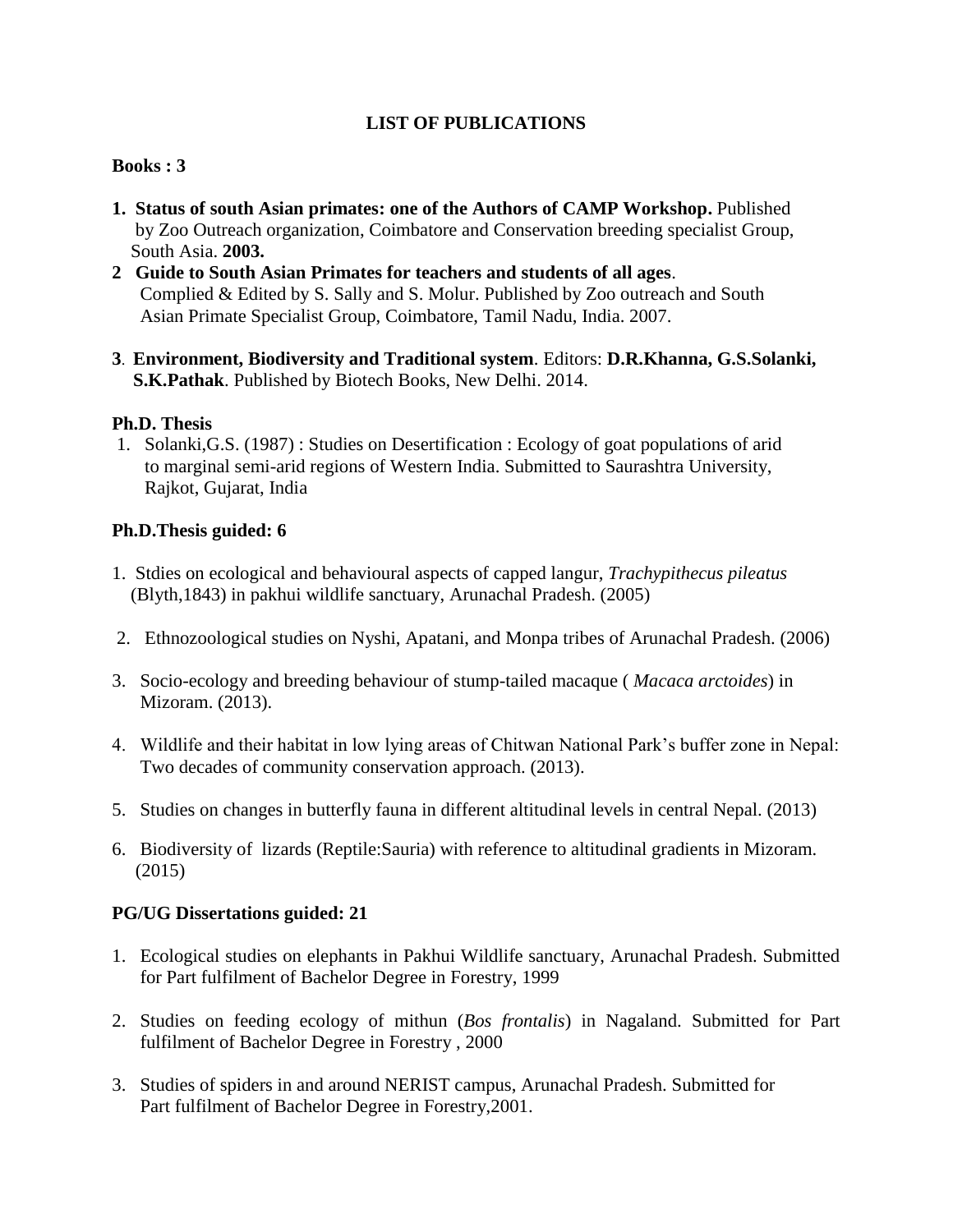- 4. Ethno zoological studies of Nishi tribe in Arunachal Pradesh. Submitted for Part fulfillment of Bachelor Degree in Forestry,2001.
- 5. The Application of Remote sensing in Forestry-Forest Mapping of the Doimara Reserve Forest. Submitted for Part fulfilment of Bachelor Degree in Forestry,2002.
- 6. Morphometric study of Asia Elephants. Submitted for Part fulfilment of Bachelor Degree in Forestry, 2003.
- 7. Ethnology and Management Practices of Mithun ( *Bos frontalis*) by Adi tribe of Arunachal Pradesh. Submitted for Part fulfillment of Bachelor Degree in Forestry, 2004.
- 8. Studies on impact of disturbances on the secondary productivity of forest ecosystem with special reference to surface, subsurface, litter insects and other non-insect groups. Submitted to fulfilment of M.Sc. degree in Forest Ecology, Biodiversity & Environmental science. 2006
- 9. Water quality analysis of spring water/stream water in eastern Aizawl city. Submitted to fulfilment of M.Sc. degree in Forest Ecology, Biodiversity & Environmental science. 2006
- 10. Study of Down syndrome in Aizawl population. Submitted for fulfilment of M.Sc. degree in Zoology, 2012.
- 12. Diversity of birds in natural and monoculture forest in Sialsuk, Mizoram. Submitted for fulfilment of M.Sc. degree in Zoology, 2012.
- 13. Diversity of herpato fauna in Mizoram University campus. Submitted for fulfilment of M.Sc. degree in Zoology, 2012.
- 14. Ethnozoology and use animal resources for therapeutic activities and it impact on biodiversity. Submitted for fulfilment of M.Sc. degree in Zoology, 2013.
- 15. Ethnozoology and use animal resources for commercial activites and it impact on biodiversity. Submitted for fulfilment of M.Sc. degree in Zoology, 2013.
- 16. Social behaviour in different species of primates. Submitted for fulfilment of M.Sc. degree in Zoology, 2013.
- 17. Time budget activities of three species of macaques: Pig-tailed macaques, Assamese macaque, and Rhesus macaque. Submitted for fulfilment of M.Sc. degree in Zoology, 2013.
- 18. Comparative study on vocal communication in three species of captive macaques: Pigtailed macaques, Assamese macaques and Rhesus macaques. Submitted by Rinkey Gurung for fulfilment of M.Sc. degree in Zoology, 2014.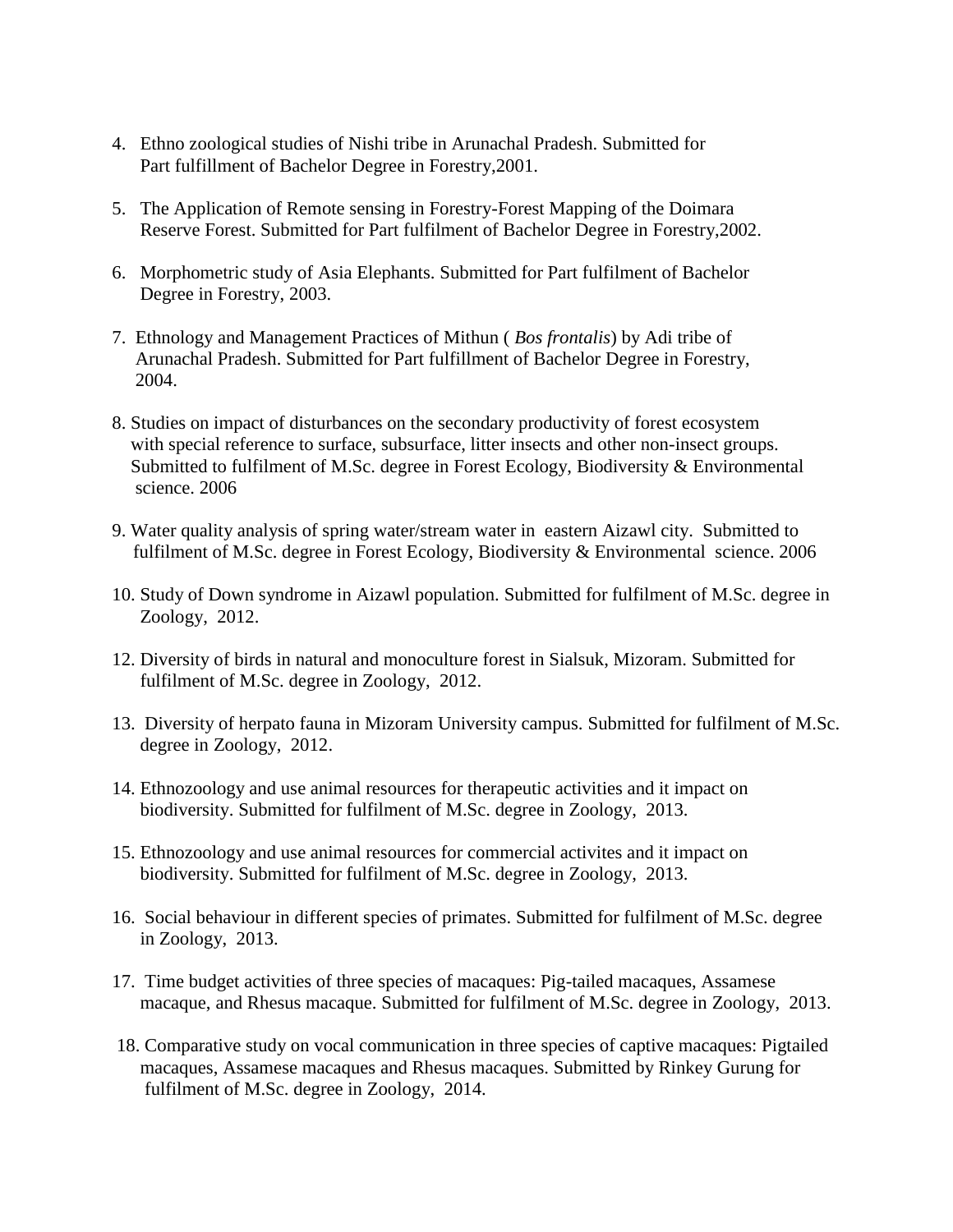- 19. A study on gestural communication in captive macaques: Pigtailed macaques, Assamese macaques and Rhesus macaques. Submitted by Vansawmkimi for fulfilment of M.Sc. degree in Zoology, 2014.
- 20. Time budget and activities pattern of *Trachypithecus phatrei* and *Trachypithecus pileatus.* Submitted by H.lalringheta for fulfilment of M.Sc. degree in Zoology, 2014.
- 21. Evaluation of habitat for Phayre's leaf monkey and Capped langur in reference to their feeding habits and sleeping site selection in Dampa tiger reserve. Submitted by HT. Decemson for fulfilment of M.Sc. degree in Zoology, 2014.
- 22. Food preference by adult males of stump-tailed macaque ( *Macaca arctoides*) in captivity and their nutritional contents. Submitted by Lalruatdiki for fulfilment of M.Sc. degree in Zoology, 2015.
- 23. Food preference by adult females (dry females) of stump-tailed macaque ( *Macaca arctoides*) in captivity and their nutritional contents. Submitted by Zirsangzeli for fulfilment of M.Sc. degree in Zoology, 2015.
- 24. Food preference by lactating females of stump-tailed macaque ( *Macaca arctoides*) in captivity and their nutritional contents. Submitted by Phoebe Lalremruati for fulfilment of M.Sc.degree in Zoology, 2015.
- 25. Studies on daily activities and the growth pattern in *Manorua emyes* (Schlegel and Muller, 1844). Submitted by Maria L.N.Thuami for fulfilment of M.Sc. degree in Zoology, 2015.
- 26. Studies on breeding behaviour in captive Burmese brown tortoise (*Manorua emyes)*. Submitted by Maria L.N.Thuami for fulfilment of M.Sc. degree in Zoology, 2015.
- 27. Food and feeding behaviour of Assamese macaque ( *Macaca assamensis*) in Dampa tiger Reserve. Submitted by K.lawmthangpuia for fulfilment of M.Sc. degree in Zoology, 2015.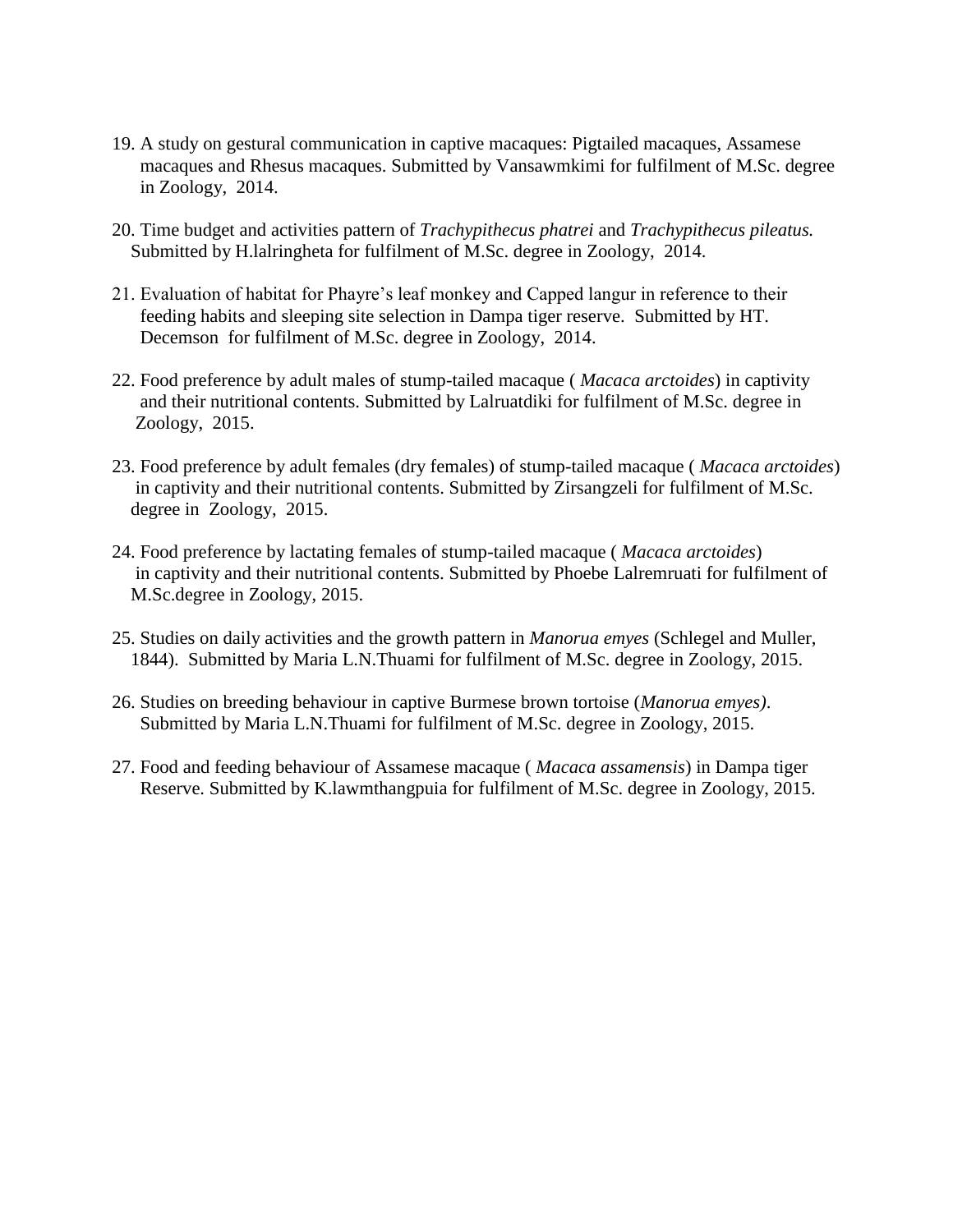# **Participated in preparation of technical reports (Unpublished).**

- 1. MAN AND BIOSPHERE (MAB) project on grazing land of western India. Submitted to Department of Environment, Govt. Of India.
- 2. Environmental biology based programme on DESRTIFICATION. Submitted to University Grants Commission, New Delhi.
- 3. Ecology of Wildlife in Gir Wildlife Sanctuary. Submitted to University Grants Commission, New Delhi.
- 4. Evaluation of tree plantation for control of salinity and water table. Submitted to National Wasteland Development Board, New Delhi.

# *Project Reports as Principal Investigator*

1. Habitat Evaluation and Ecological studies on some wildlife species in Pakhui wildlife sanctuary, Arunachal Pradesh. Ist Annual & Review Report 2000-2001. Submitted to Ministry of Environment & Forest, Govt. of India, New Delhi. Pp 25.

2. Habitat Evaluation and Ecological studies on some wildlife species in Pakhui wildlife sanctuary, Arunachal Pradesh. 2nd Annual & Review Report 2001-2002. Submitted to the Ministry of Environment & Forest, Govt. of India. Pp 35.

3. Habitat Evaluation and Ecological studies on some wildlife species in Pakhui wildlife sanctuary, Arunachal Pradesh. 3rd Annual & Review Report 2002-2003. Submitted to the Ministry of Environment & Forest, Govt. of India.

4. Habitat Evaluation and Ecological studies on some wildlife species in Pakhui wildlife sanctuary, Arunachal Pradesh. 4th Annual & Review Report 2003-2004. Submitted to the Ministry of Environment & Forest, Govt. of India.

5. Diversity of use pattern of faunal resources in tribal communities in Arunachal Pradesh. 1<sup>st</sup> Annual Report 2002-2003. Submitted to G.B. Pant Institute of Himalayan Environment and Development, Almora. Pp.24

6. Diversity of use pattern of faunal resources in tribal communities in Arunachal Pradesh. 2nd Annual Report 2003-2004. Submitted to G.B. Pant Institute of Himalayan Environment and Development, Almora. Pp.34

7. Diversity of use pattern of faunal resources in tribal communities in Arunachal Pradesh. 3rd Annual Report 2004-2005. Submitted to G.B. Pant Institute of Himalayan Environment and Development, Almora. Pp.25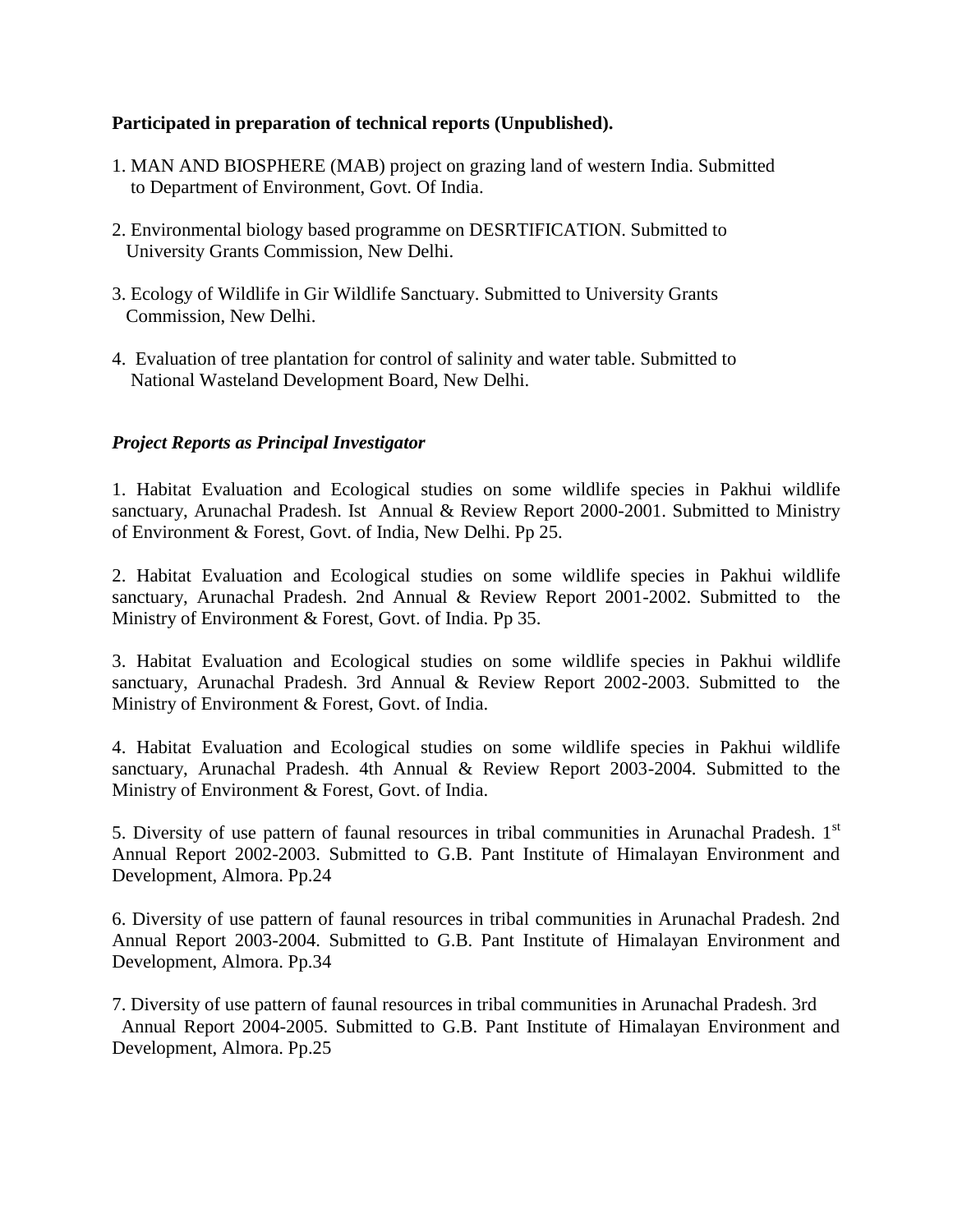# **Final Technical Reports ( as PI ) :**

1. Habitat evaluation and ecological studies on some wildlife species in pakhui Wildlife sanctuary, Arunachal Pradesh, India. Submitted to Ministry of Environment & Forest, Government of India, New Delhi. 2005

2.Diversity of use pattern of faunal resources in tribal communities in Arunachal Pradesh. Submitted to G.B.Pant Institute of Himalayan Environment & Development, Almora. 2006.

# **RESEARCH PUBLICATIONS IN NATIONAL AND INTERNATIONAL JOURNALS :**

1. SOLANKI, G.S. (1989): Physiological responses of goat under short term exposure of low ambient temperature. *Indian Natl. Sci. Acad*. B:55 (575): 361-364.

2. SOLANKI, G.S. (1990): Nomadism and migration of pastoralists and their livestock in Western India. *Annals Arid Zone*. 29 (3):203-210.

3. SOLANKI,G.S. (1990): Carrying capacity of marginal semi-arid grazing land at Rajkot. *Annals Arid Zone*.29 (4) : 339-341.

4. SOLANKI,G.S. (1990): Nitrogen utilisation in goats using Sorghum silage as stall feed. Range Mgmt.& Agroforestry. 11(1) : 53-55.

5. PANDEYA,S.C. & G.S.SOLANKI (1991) : Population of goats related to climate in western India : An ecological assessment. *Int. J. Biometeriology*. 35: 225-233.

6. SOLANKI,G.S. (1992): Stall feeding Vs range feeding of goats. *Indian J. Anim. Sci*. 62 (11) : 27-33.

7. SOLANKI,G.S. & G.GOPAKUMAR (1992) : Impact of anthropogenic pressure on Motisari Nature Educational Reserve. *Range Mgmt. & Agroforestry*.13 (1) : 27-33.

8. RAO,S.B.N.,G.S.SOLANKI & R.B.SHARMA. (1993) : Bakari Poshan Ke Viyavaharic Muddhe.Written for extension officers during training on scientific aspect of Goat rearing. Organised by Central Institute of Research on Goats, Makhdoom.

9. SOLANKI,G.S. (1994) : Feeding habits and grazing behaviour in goats in marginal semi-arid region of Gujarat. *Small Ruminant Research*. 14 : 39-43.

10. SOLANKI,G.S. (1994) : Time budget and grazing behaviour in goats in semi -arid region of Gujarat. *Indian J. Anim. Sci*. 64 (11) : 1299-1302.

11. SOLANKI,G.S., J.L.OGRA, & C.P.S.CHAUHAN. (1994) : Fodder grown in saline water and its effect on feeding the goats. In : Panjab Singh,P.S.Pathak,M.M.Roy (Editors) - Agroforestry Systems for Degraded Lands. Vol. II. Oxford and IBH publishing Co. Pvt. Ltd. PP.727-677.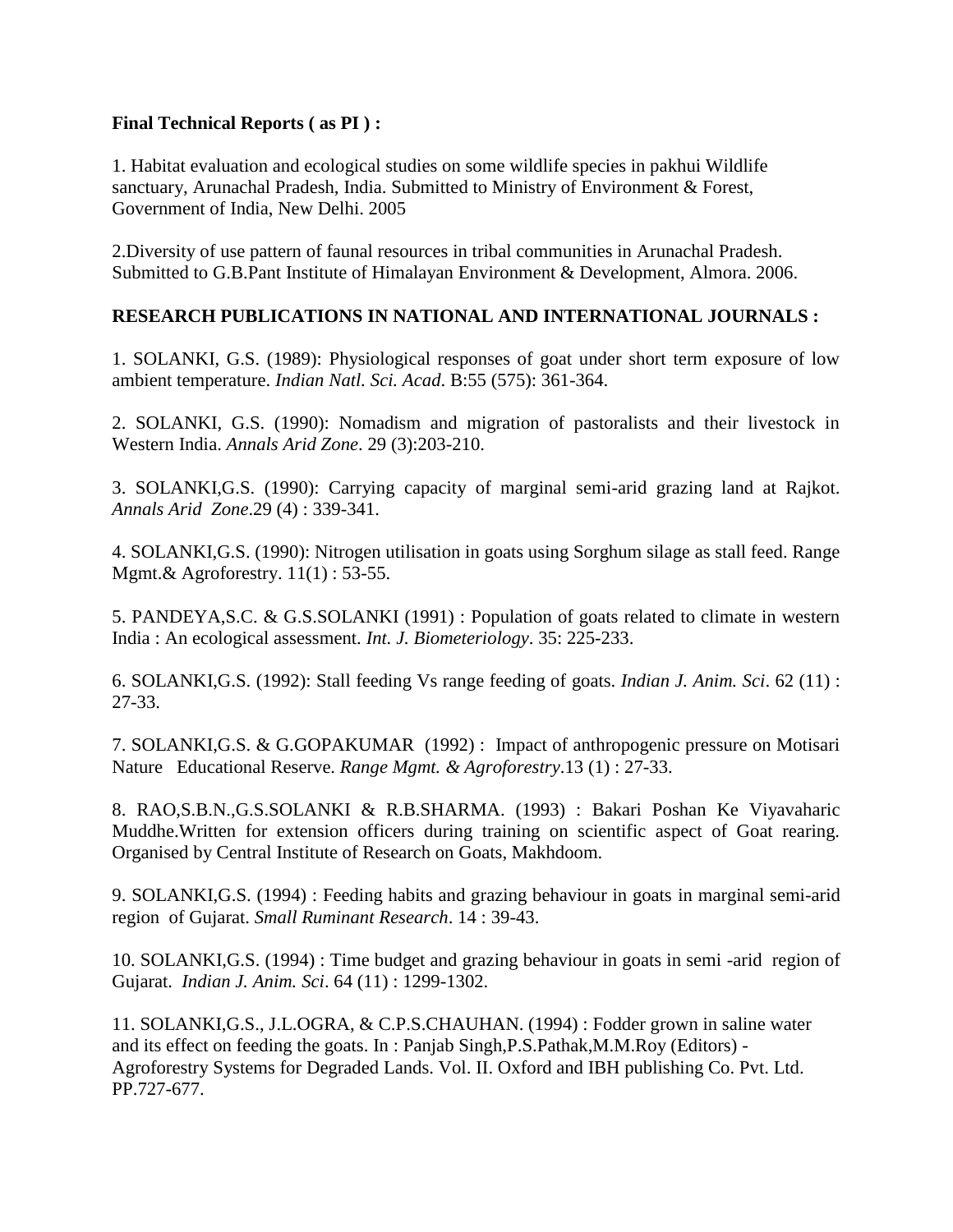12. SOLANKI,G.S. (1995) : Organic matter decomposition and loss of nutrients in grassland ecosystem. *Range land & Agroforestry*. 16 (2) : 59-65.

13. SOLANKI,G.S.,S.B.N.RAO,J.L.OGRA & C.P.S.CHAUHAN. (1995) : Chemical composition and nutritive value of Oat (*Avena sativa*) fodder grown under saline water. VII Animal Nutrition Research Worker's conference.7-9 December, Bombay.

14. MARY.P.P.,G.S.SOLANKI,N.K.SINGSON,&BIKASH CHAUDHARY. (1997): Observations on sociological and Eco behavioural aspects of Hoolock gibbon (*Hylobates hoolock*) in Namdapha National Park, Arunachal Pradesh. *Cheetal*. 53 : 3-4, : 40-44.

15. SOLANKI, G.S..NAWAB SINGH,& S.B.N.RAO. (1998) : Use of saline water in agro forestry systems and evaluation of the fodder. *International J. Ecology & Environment.*  24(1);59-63..

16. SOLANKI, G.S., & R.M.NAIK. (1998) : Grazing interactions between wild and domestic herbivores. *Small Ruminant Research* 27: 231-235.

17. SOLANKI, G.S.(1998):Non-timber forest product : Edible and non-edible products from animal resources. In : Proceeding of Conference on Perspectives for planning and development in North-East India, at Nirjuli, Itanagar. Pp. 15.

18. SOLANKI,G.S. & P.P.MARY. (1998) : Breeding records of barn owl (*Tyto alba*) in NERIST in Arunachal Pradesh. *Arunchal Forest News*. 16 : 1-2,46

19. MARY.P.P.,G.S.SOLANKI,D.LIMBOO, & K.UPADHAYA . (1998) : Observations on feeding and territorial behaviour of Indian rhino ( *Rhinoceros unicornis*) in Kaziranga National Park, Assam, India. *Tigerpaper*. 25(4):25-28.

20. SOLANKI ,G.S.( 1998) . Nutritive assessment of macrophytes in wetlands around Agra, U.P. 6th World Wilderness Congress, Banglore ,held on 24-29Oct.,1998.

21. Singh, B., G.S.Solanki, K.K.Sood & P.Rethy (1999) : Agro-horticultural practices and suitable management of degraded lands in North east India. Proceedings of Seminar on Natural Disaster management, at Nirjuli, Itanagar. Pp.73-77

22. SOLANKI,G.S, C.P.S. CHAUHAN AND R.B.SINGH.(1999): Performance of *Acacia nilotica* in different agroforestry systems grown in saline water. *Indian J. Forestry* 22(4):295- 298

23. SOLANKI, G.S. (2000) : Grazing behaviour and foraging strategy of goats in semi-arid region in India. *Tropical Ecology* 21(2):1-5.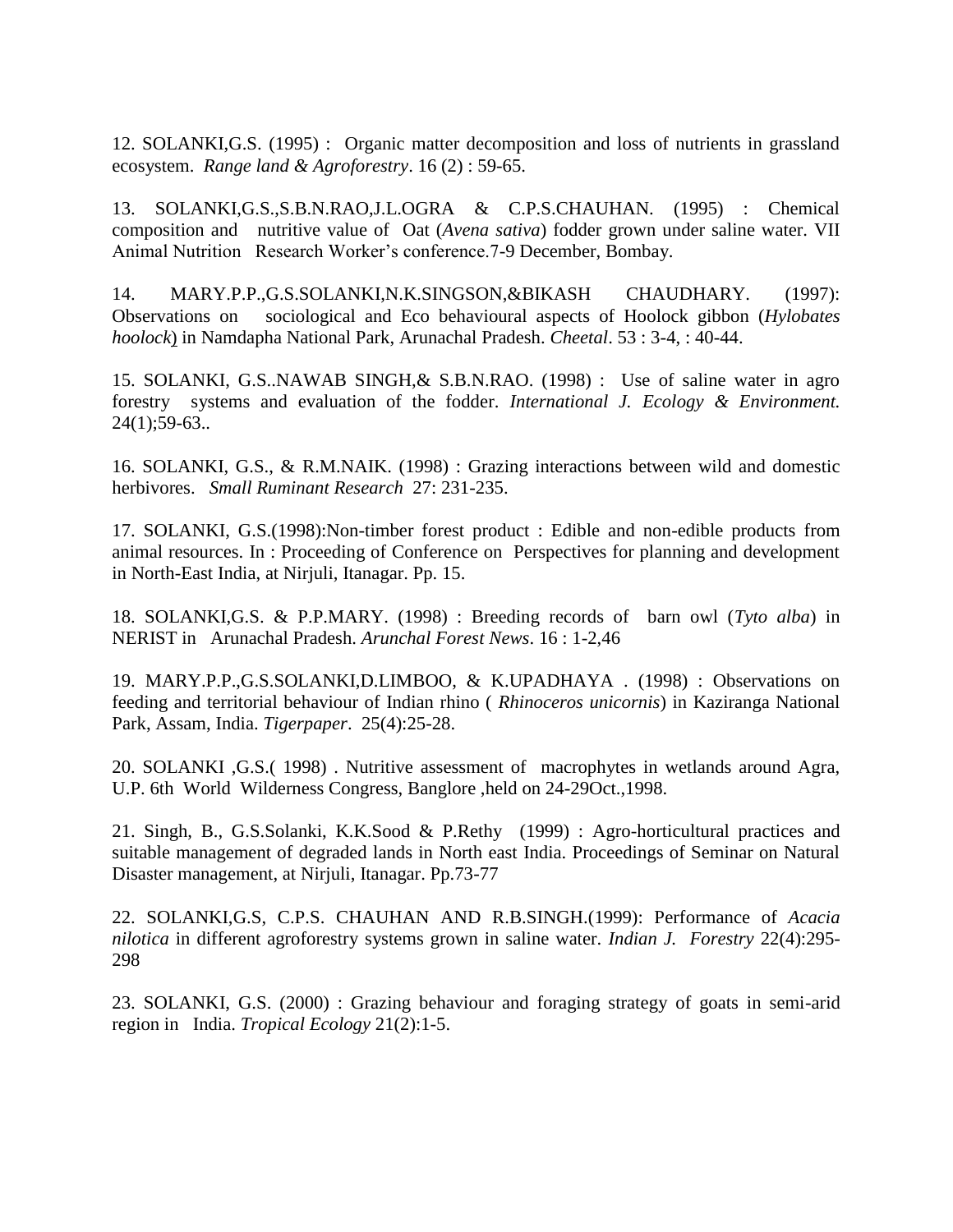24. SOLANKI,G.S. & R.M.NAIK. (2000) : Pastoral systems of Saurashtra region in Gujarat state. Proceedings : International conference on managing natural resource for sustainable agricultural production in  $21<sup>st</sup>$  century, at New Delhi . pp. 1070-1072

25. SOLANKI,G.S. (2000) . Saline water and agroforestry in ravine land . In: Proceeding of National Seminar on Resource Management for self reliant Agricultural Economy in NE Region, at Guwahati. Pp.13-19.

26. SOLANKI,G.S. (2001) : Haematological profile of fresh water turtle, *Kachuga tecta*. *Zoo's Print Journal* 16(4):470.

27. SOLANKI,G.S. (2001): Aquatic ecosystem and its potential – A case study. In: A. Kumar (ds). Ecology of Polluted Water. Ashish Publishing House .New Delhi

28. SOLANKI,G.S. (2001): Diversity - Faunal and Socio-cultural, and prospects of conservation of faunal resources in Arunachal Pradesh. *Himalayan J. Environment & Zoology*. 16(2): 159-170

29. SOLANKI G.S. 2002. Morphomertic Relationship of freshwater turtle, *Kachuga tecta*  (Gray,1831). In : *Ecology & Ethology of Aquatic Biota*, A. Kumar (Ed) : Daya Publishing House, New Delhi. Pp 182-185

30. SOLANKI,G.S. (2002): Aquatic ecosystem & ecology of fresh water turtle with special reference to *Kachuga tecta* (Gray 1831). In : A. Kumar (Ed) : Ecology & Ethology of Aquatic Biota. Daya Publishing House, New Delhi. Pp 373-379

31. SOLANKI,G.S. & UMA MELKANIA (2002) : Namdapha Tiger Reserve – Planning for sustainable management as Biosphere Reserve. *Tigerpaper* 29(1): 21-26.

32. SOLANKI,G.S. , K. KITSHE & AWADESH KUMAR (2002) : Foraging behaviour of mithun (*Bos frontalis*) and its conservation. *Arunvet* 1(2) : 25-30.

33. SOLANKI, G.S. 2002. Eastern Himalayas : Status of Protected areas in the region with special reference to Arunachal Pradesh. (Abstract in proceedings of the National Seminar on Relevance of Biosphere Reserve, National Parks & Sanctuaries ( Protected Habitat) in present context. Organized by Department of Zoology and Environmental Science, Gurukul Kangari Vishwavidyalaya, Haridwar –25-26, May

34. SOLANKI, G.S. & PRITAM BHATTACHARJEE (2002): Feeding ecology of elephant in Pakhui Wildlife Sanctuary in India. *Bulletin of the National Institute of Ecology.* .12 :1-5.

35. SOLANKI, G.S. & K. Kitshe $(2002)$ : Foraging behaviour – An approach for conservation for the mithun (*Bos frontalis*) . In : BN Pandey, RK Choudhary,&BK Singh(Eds). Biodiversity Conservation, Environmental pollution and Ecology. A P H Publishing Corporation, New Delhi.

36. SOLANKI,G.S., A.KUMAR & PAVITRA CHUTIA (2002): Impact of ethnic diversity on primates and their conservation in Arunachal Pradesh. (Abstract) Proceedings of National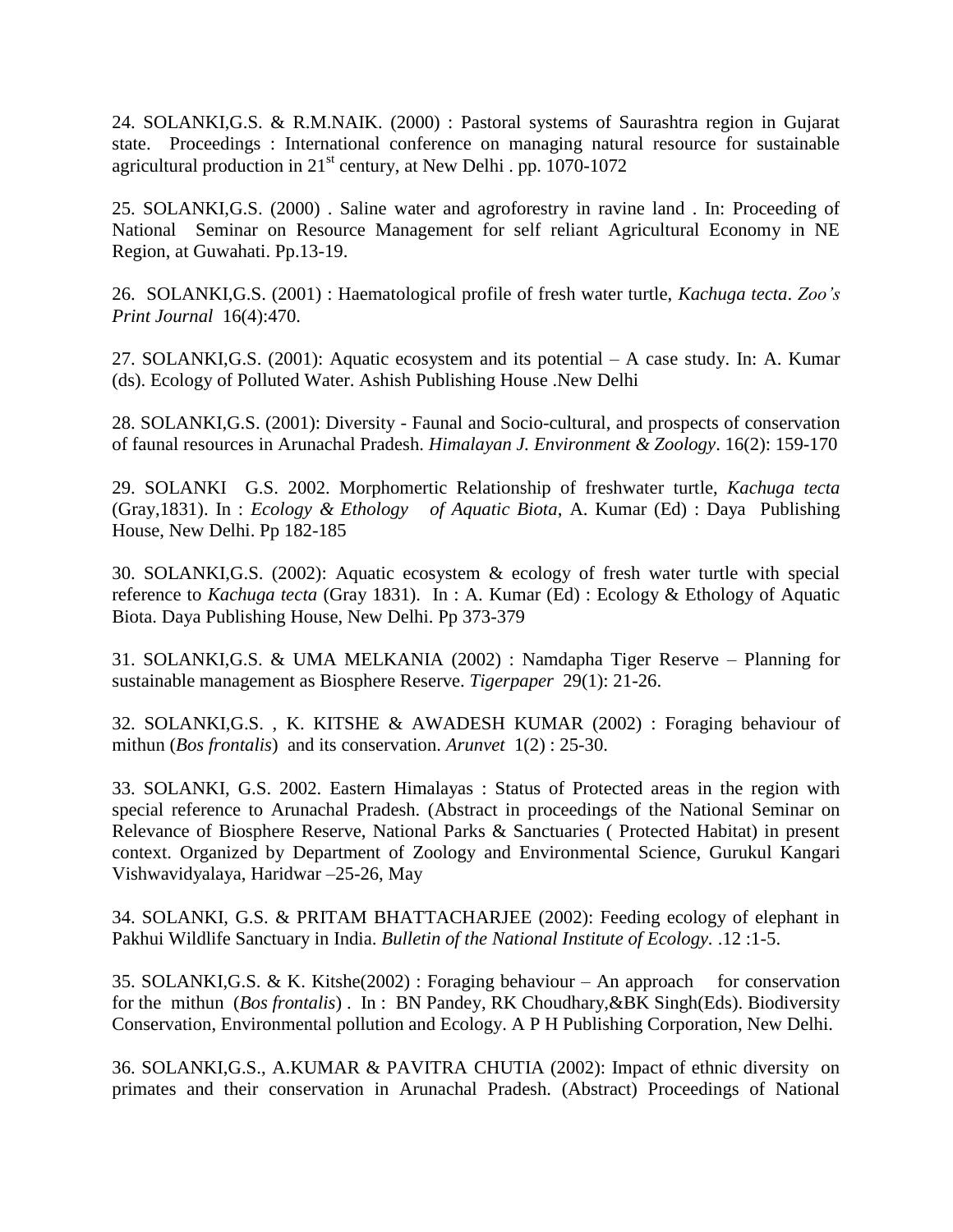Conference on Zoology vision fore  $21<sup>st</sup>$  Centaury. Organised at Zoology Department, Banglore University, Banglore.

37. SOLANKI G.S. 2002. Morphomertic Relationship of freshwater turtle, *Kachuga tecta*  (Gray,1831). *Indian J. Environ. & Ecoplan*. 6(3): 615-618.

38. SOLANKI,G.S.(2003) : Time budget and activity pattern and food preference in Indian gazelle (*Gazella gazella benetti*) in arid region in Rajasthan, India. *Indian J. Forestry* 26(1): 30- 34.

39. AWADHESH KUMAR & G.S.SOLANKI (2003): Food preference of rhesus monkey *Macaca mulatta* during pre monsoon and monsoon season, Pakhui wildlife sanctuary, Arunachal Pradesh. *Zoo's Print Journal* 18(8):1172-1174.

40. SOLANKI,G.S. (2004) : Protected habitats in Arunachal Pradesh. In: A. Kumar, Dhanze, J. R., Chopra, A. K. & Malik, D.S (Ed) Protected Habitats and Biodiversity. .Nature Conservators Publication No.8, Muzaffernagar (U.P.). Pp 409-417.

41. SOLANKI,G.S.& PAVITRA CHUTIA (2004): Ethno zoological and socio cultural aspects of Monpas of Arunachal Pradesh. *J. Human Ecology* 15(4): 251-254

42. .AWADHESH KUMAR & G.S.SOLANKI (2004) : A rare feeding observation on water lily (*Nymphaea alba*) by capped langur. *Folia Primatologica* 75(3): 157-159

43. KUMAR, A. & G.S.S.OLANKI (2004): Ethno sociological Impact on Capped langur (Trachypithecus pileatus), and suggestion for conservation: A study of reserve forest in Assam, India. *J. Nature Conservation* 16 (1): 107-113.

44. SOLANKI,G.S. BENGIA CHONGPI,& AWADHESH KUMAR (2004) : Ethnology of the Nishi tribes and wildlife of Arunachal Pradesh. *Arunachal Forest News* (wildlife special) 20:74- 86.

45. SOLANKI, G. S., AWADHESH KUMAR & B. K. SHARMA (2004) Reproductive behaviour of Capped langur ( Trachypithecus pileatus) in Arunachal Pradesh. (Abstract) In : (Eds) C. Giacoma, D. Formenti and M. Gamba : XX congress of the International Primatological Society(IPS), Italy. *Folia Primatologica* 75(Sp. 1): 335.

46. SOLANKI,G.S., PAVITRA CHUTIA & O.P.SINGH (2004): Headgear - A cultural artifact and its impact on biodiversity in Arunachal Pradesh. *Rajiv Gandhi University Research Journal.*  7(1) 35-44.

47. G.S. Solanki, P.Chutia & O.P. Singh, (2005). Ethnozoology of Nyishi tribe and its impacts on Biodiversity. *Rajiv Gandhi University Res. J.* 8 (1): 89-100

48. KUMAR, A. G.S.S.OLANKI & B.K.SHARMA (2005): Observations on parturition and allomothering in wild capped langur (*Trachypithecus pileatus*). *Primates* 46(3):215-217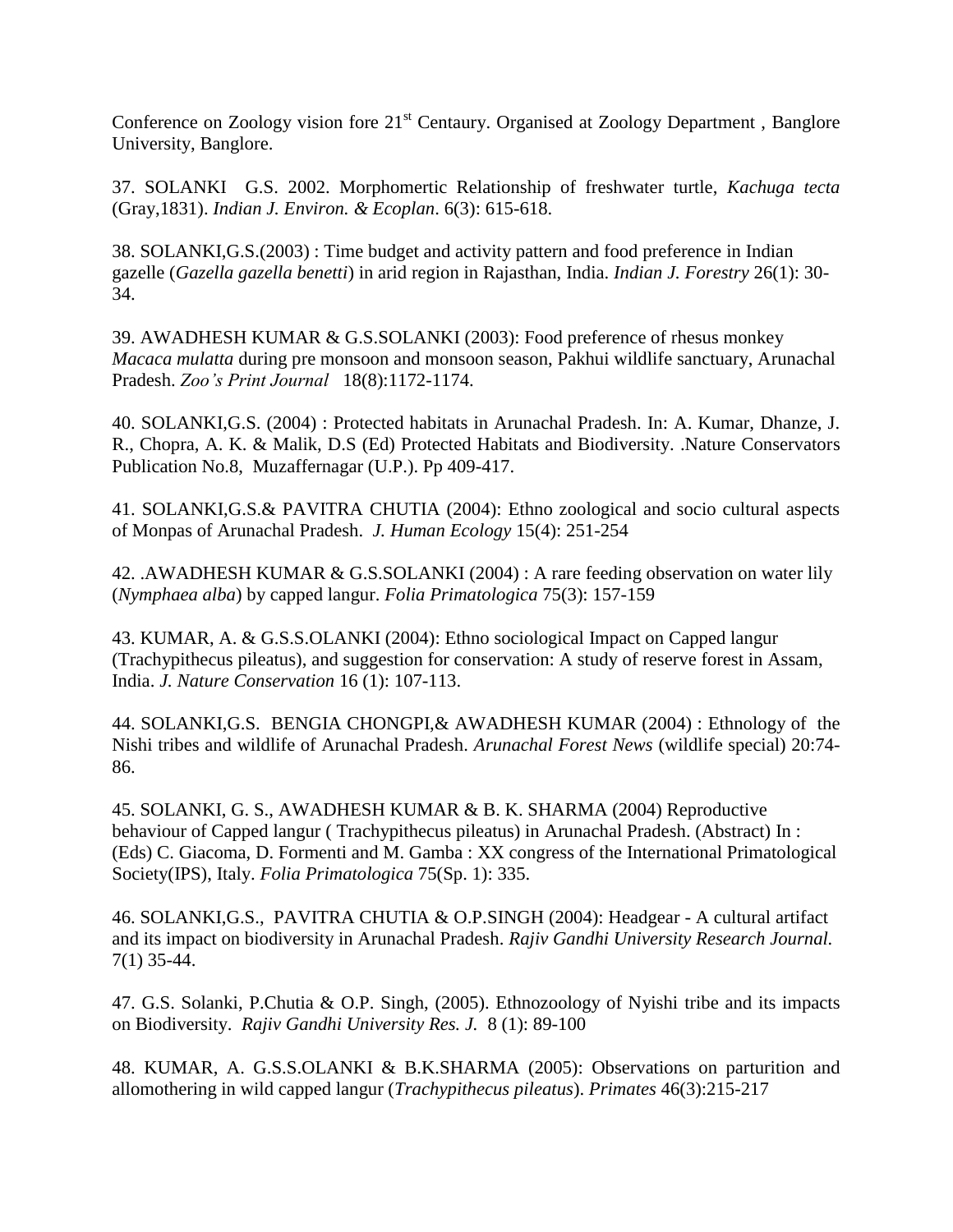49. P. CHUTIA & G.S. SOLANKI (2005). Ethos & culture of Nyishi tribe and use pattern of Common Indian monitor (*Varanus bengalensis*,) in Arunachal Pradesh, India. *Indian J. Forestry*  28(4): 421-424.

50. P. CHUTIA, G.S. SOLANKI & O. P. SINGH (2005). Therapeutic use of animal resources by tribal people of Arunachal Pradesh, India . In proceedings: National conference on Arunachal Pradesh: Tradition in Transition linking ecology, economics and ethics. Organized during September 13-16 at NERIST, Nirjuli , Arunachal Pradesh.

51. SOLANKI, G. S. and AWADHESH KUMAR (2005). Ethno-Zoology of certain primates in and around Pakhui wild life sanctuary. In proceedings: National conference on Arunachal Pradesh: Tradition in Transition linking ecology, economics and ethics. Organized during September 13-16 at NERIST, Nirjuli , Arunachal Pradesh.

52. SOLANKI, G. S. and AWADHESH KUMAR (2005). Livestock depredation by large carnivores and impact on conservation of Tiger in Pakke Reserve, Arunachal Pradesh, India. In proceedings: National conference on Arunachal Pradesh: Tradition in Transition linking ecology, economics and ethics. Organized during September 13-16 at NERIST, Nirjuli , Arunachal Pradesh.

53. SOLANKI, G. S. AND PAVITRA CHUTIA (2005): Traditional knowledge, use value of faunal resources and biodiversity in Arunachal Pradesh. In proceedings : Biodiversity Conservation in Asia: Current status and future Perspectives. Organized by The society for Conservation Biology, Katmandu, Nepal, 17-20 November.

54. SOLANKI, G. S., AWADHESH KUMAR & B. K. SHARMA (2006) : Social Interactions : conflicts and cooperation in the population of capped langurs (*Trachypithecus pileatus*). (Abstract) Proceedings of the XXI Congress of the International Primatological Society (IPS), June 25-30 at Entebbe, Uganda.

55. SOLANKI, G. S., AWADHESH KUMAR & B. K. SHARMA (2007) : Reproductive strategy of capped langurs (*Trachypithecus pileatus*) in Arunachal Pradesh. *International J. Primatlogy* 28 (5): 1075–1083

56. SOLANKI, G. S., & AWADHESH KUMAR (2007) : Study on aggressive behaviour in wild population of capped langur *(Trachypithecus pileatus*) in India. *Proc*. *J. Zool. Soc. India.* 6 (1): 15-30.

57. Awadhesh Kumar and G.S.Solanki (2008): Population status of capped langur (*Trachypithecus pileatus*) in and around Pakhui Wildlife sanctuary. *Primate Conservation.* 23:97-105

58. SOLANKI, G. S., AWADHESH KUMAR & B. K. SHARMA (2008): Feeding ecology of the capped langur *(Trachypithecus pileatus*) in India. *International J. Primatlogy* 29(1):173-182.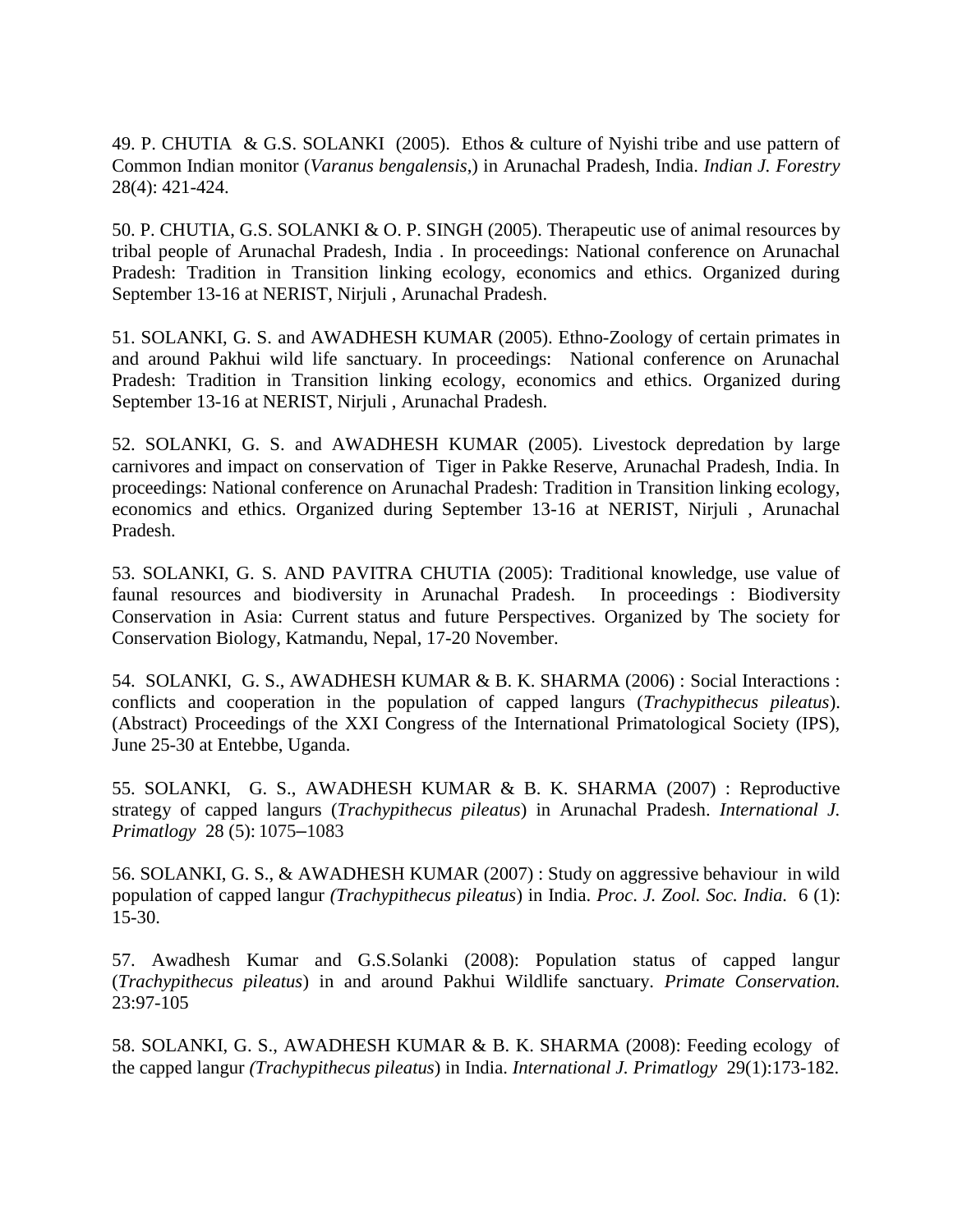59. SOLANKI, G. S., and PAVITRA CHUTIA (2008). Entomotherapy in tribal communities in Arunachal Pradesh. *National journal of Life science*, 5(2): 27-32.

60.SOLANKI, G. S., AWADHESH KUMAR & B. K. SHARMA (2008) : Winter Food and diet composition of Capped langur *(Trachypithecus pileatus)* in Arunachal Pradesh. *Tropical Ecology* 49(2):155-167.

61. .P. CHUTIA, G.S. SOLANKI & O. P. SINGH (2008). Extraction of mammals and its impacts on biodiversity of Arunachal Pradesh. In : Proceedings in "International conference on Biodiversity conservation and management. (Chief Editor): P.Natarajan, Rajiv Gandhi Chair of Contemporary studies, Cochin University of science & Technology, Cochin. Pp. 128-136.

62 AWADHESH KUMAR & G.S.SOLANKI (2009): Livestock-Carnivores conflict: A case study of Pakke tiger reserve in Arunachal Pradesh. *International Journal of Environmental science & Ecology* 35(1): 121-127

63.SOLANKI, G. S., and PAVITRA CHUTIA (2009). Ethno medical aspects and zoo therapy in tribal communities in Arunachal Pradesh, India. *International Journal of Environmental science & Ecology* 35(1):67-76.

64 AWADHESH KUMAR, G.S.SOLANKI and B.K.Sharma (2009): Zoo therapeutic use of capped langur in traditional healthcare and the market value: View from Western Arunachal Pradesh, India. In: Ethnogorestry: The future of Indian Forestry. Ed. By S.C.Tiwari. Publishd by Bishen singh Mahendra Pal Singh , DehraDun. Pp.501-521

65. SOLANKI, G. S.,and AWADHESH KUMAR (2010). Time budget and ranging of activities in the wild population of capped langurs (*Trachypithecus pileatus*) in India. *J. Bombay Natural History Society*107(2):86-90.

66. ZOTHANSIAMA and G.S.SOLANKI (2011). Male-male sexual behaviour in adult captive stump-tailed macaque, *Macaca arctoides*. *Sci. Vis.* 11(1):31-39.

67. G.S.SOLANKI (2011). Saline water and agroforestry systems on degraded land: an evaluation. *International. J. Ecology and Environmental Science* 37(1):23-26

68. C. LALRINCHHANA, G. S. SOLANKI, and H.T.LALREMSANGA (2011).Diversity of Saurian in Mizoram, Northeast, India. In (Ed. D.Tiwari). pp 106-108. Advances in Environmental Chemistry. Ecxel India Publishers,New Delhi. Pages 305.

69.VANLALSAWMI RENTHLI, G. S. SOLANKI, and ZAKHUMA (2011). Birds of Dampa Tiger Reserve in Mizoram, India. In (Ed. D.Tiwari). pp 242-244. Advances in Environmental Chemistry. Ecxel India Publishers,New Delhi. Pages 305.

70. SHARMA, B.K., M.K.CHALISE, and G.S.SOLANKI (2011). Large wildlife population in Baghmara Buffer zone Community forest, Nepal. *Ecoprint* 18:55-62.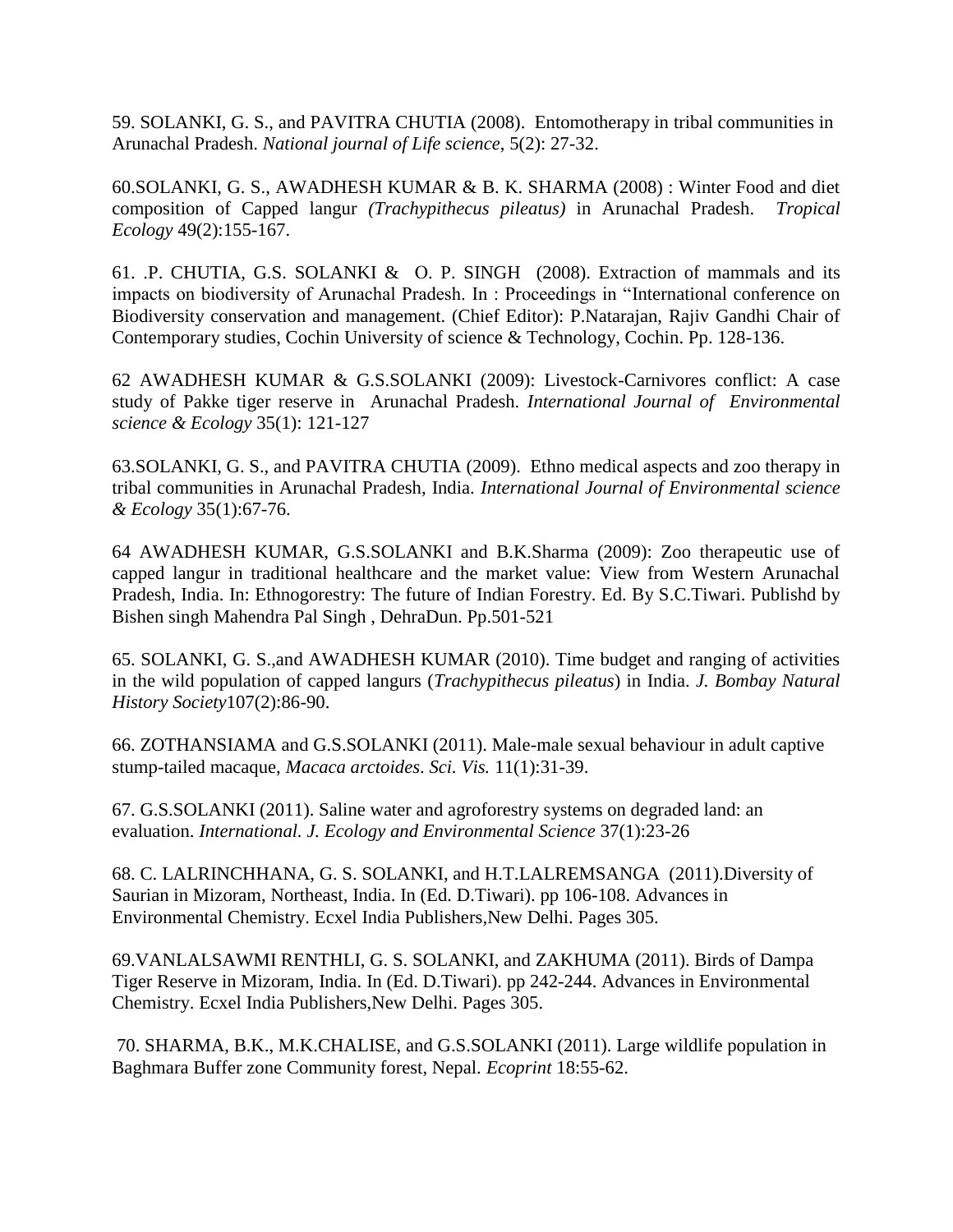71. SOLANKI, G.S. & ZOTHANSIAMA (2012).Male homosexual behaviouramong different age groups in captive stump-tailed macaque ( Macaca arctoides): Socio-sexual or sexually motivated? *International Multidisciplinary Journal* 2(2):. 22-27

72. SHARMA, B.K., M.K.CHALISE,and G.S.SOLANKI (2012).Vegetation types and wildlife occurance in Baghmara buffer zone community forest. *International Multidisciplinary Journal*  $2(2):52-65.$ 

73. B. KHANAL, M.K.CHALISE, and G.S.SOLANKI (2012). Diversity of butterflies with respect to altitudinal rise at various pockets of the Langtang National Park, central Nepal. *International Multidisciplinary Journal* 2(2):41-48.

74. SHARMA, B.K., M.K.CHALISE, and G.S.SOLANKI (2012). Cost and benefit analysis of community forest after two decades of its conservation from local Community. *Ecoprient*, **19:**  63-69.

75. CHUTIA, PAVITRA and G. S. SOLANKI (2013). Patterns of bird hunting in Arunachal Pradesh and its implications for biodiversity conservation. *Tropical Ecology* 54(2):263-267.

76. B. KHANAL, M. K. CHALISE AND G.S. SOLANKI (2013).Threatened Butterflies of Central Nepal. *Journal of Threatened Taxa*. 5(11): 4612-4615.

77. B. KHANAL, M. K. CHALISE AND G.S. SOLANKI (2013).Study on the Conservation Issues of *Phaedyma aspasia kathmandia* Fujioka 1970 (Lepidoptera: Nymphalidae), an endangered and endemic butterfly in Godavari Forest of central Nepal. *Journal of Natural History Museum*.27:87-91

78. SOLANKI, G.S. & ZOTHANSIAMA (2013). Infanticide in captive stump-tailed macaques ( *Macaca arctoides*) is in accordance with the sexual selection hypothesis. *Current Science* 104(8): 1081-1083.

79. SOLANKI, G.S. & ZOTHANSIAMA (2013). Births in captive stump-tailed macaques ( *Macaca arctoides*). *Folia Primatologica*. 84(6) :394-404. DOI: 10.1159/000353171

80. LALAWMAWIA SAILO, G.S. SOLANKI, S.N. RAMANUJAM AND H. LALTHANZARA (2013): Survey on distribution of pheasants (Galliformes) in Mizoram, India. *Science Vision.*13 ( 2): 90-95.

81. SHARMA, B. K, SOLANKI, G. S. and CHALISE, M. K. (2013): Wild Ungulate population in Baghmara buffer zone community forest, Nepal. *Journal Natural History Museum* 27:66-71.

82. P. CHUTIA, G.S. SOLANKI & O. P. SINGH (2013): Bushmeat hunting : Techniques and tools and loss of mammalian diversity in Arunachal Pradesh, India. In: Proceeding of the International seminar on "Biosources and Human Sustenance". Organized by Department of Zoology, Cotton College, Guwahati. Assam, India. Pp. 177-184.

83. SHARMA, B. K, CHALISE, M. K. AND SOLANKI, G. S. (2014). Wildlife and their behavior in Baghmara Buffer Zone Community Forest, Nepal. In: D. R. Khanna, G. S. Solanki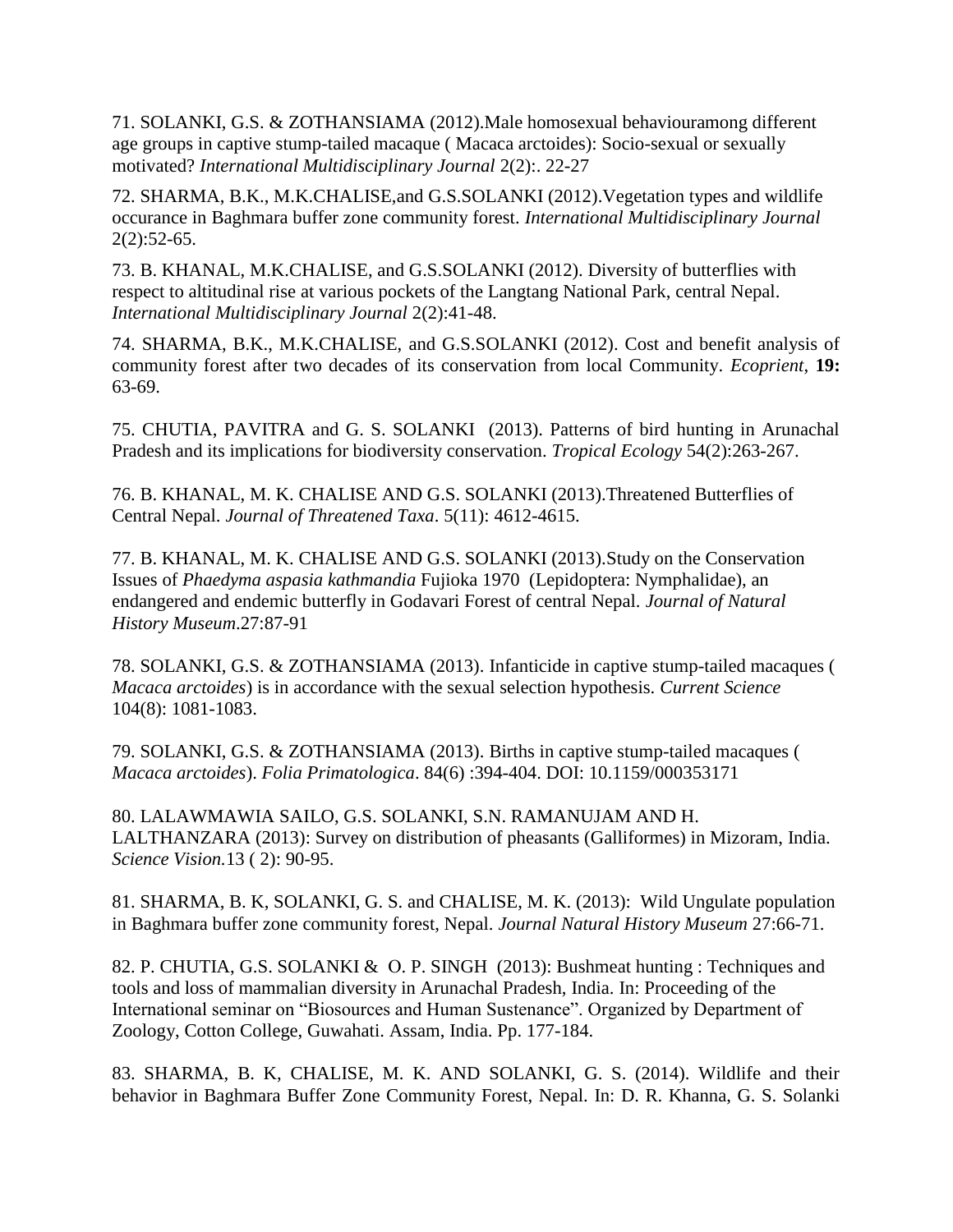and S. K. Pathak (Ed.) *Environment, biodiversity and Traditional System.* Biotech Books, India. 19-30 pp.

84. B. KHANAL, M. K. CHALISE AND G.S. SOLANKI (2014).Diversity and Status of Lycaenids (Lepidoptera: Lycaenidae) in Central Nepal. In: D. R. Khanna, G. S. Solanki and S. K. Pathak (Ed.) *Environment, biodiversity and Traditional System.* Biotech Books, India. 7-18. pp.

85. PAVITRA, CHUTIA and G. S. SOLANKI (2014). Indigenous knowledge and zootherapeutic analysis of certain wildlife species and conservation practices in Arunachal Pradesh. In: D. R. Khanna, G. S. Solanki and S. K. Pathak (Ed.) *Environment, biodiversity and Traditional System.* Biotech Books, India. 217-225. pp.

86. H. Lalthanzara . Lalawmawia Sailo, G.S. Solanki, and S.N. Ramanujam (2014):Galliformes and their conservation issues in Mizoram, Northeast India. *Cibtech Journal of Zoology*, 3(1):42- 48. (ISSN : 2319-3883)

87. H. Lalthanzara . Lalawmawia Sailo, G.S. Solanki, and S.N. Ramanujam, R. K. Lallianthanga, and Lalbiakmawia (2014). Grey peacock pheasant, *Polyplectron bicalcaratum,* as a probable candidate for ecological indicator in tropical montane forest of Mizoram, Northeast India. In: Proceedings of National Seminar " Issues and Trends of Wildlife Conservation in Northeast India". Published by Mizo Academy of Science, Aizawl, Mizoram. Pp 233-239. (ISBN 978-81-924321).

88.B. K. SHARMA, G. S. SOLANKI and M. K. CHALISE (2014). Carbon sequestration in a community managed forest of chitwan national park's buffer zone at central lowland Nepal. *Biojournal* **,** 9 (1): 46 – 54.

89. AWADHESH KUMAR AND G.S.SOLANKI(2014). Role of mother and allomothers in infant independence in capped langur (*Trachypithecus pileatus*) . *Journal of Bombay Natural History Society.* 111(1): 3-9.

90. AWADHESH KUMAR, SOLANKI GS (2014). Observation of Grooming Behaviour in Wild Capped Langur *Trachypithecus pileatus*. J. Primatol.3: 119-123. doi:10.4172/2167- 6801.1000119. (ISSN:2167-6801)

91. B. K. SHARMA, G. S. SOLANKI AND M. K. CHALISE (2014). Prey structure in carnivores in Baghmara community buffer zone at Central lowland Nepal. In P.K.Bandyopadhyay (Eds): *Proceedings of the National Conference on Challenges in Biodiversity and Resource Management*. Published by Department of zoology, Kalyani University, Kalyani. West Bengal, India. Pp. 166-178.

92. ZOTHANSIAMA, G.S.SOLANKI, LALFAMKIMA VARTE (2014). Monopolizing females and the cost incurred in male stump-tailed macaques ( *Macaca arctoides*). In: Proceedings of National Seminar "Issues and Trends of Wildlife Conservation in Northeast India". Published by Mizo Academy of Science, Aizawl, Mizoram. Pp 170-179. (ISBN 978-81-924321).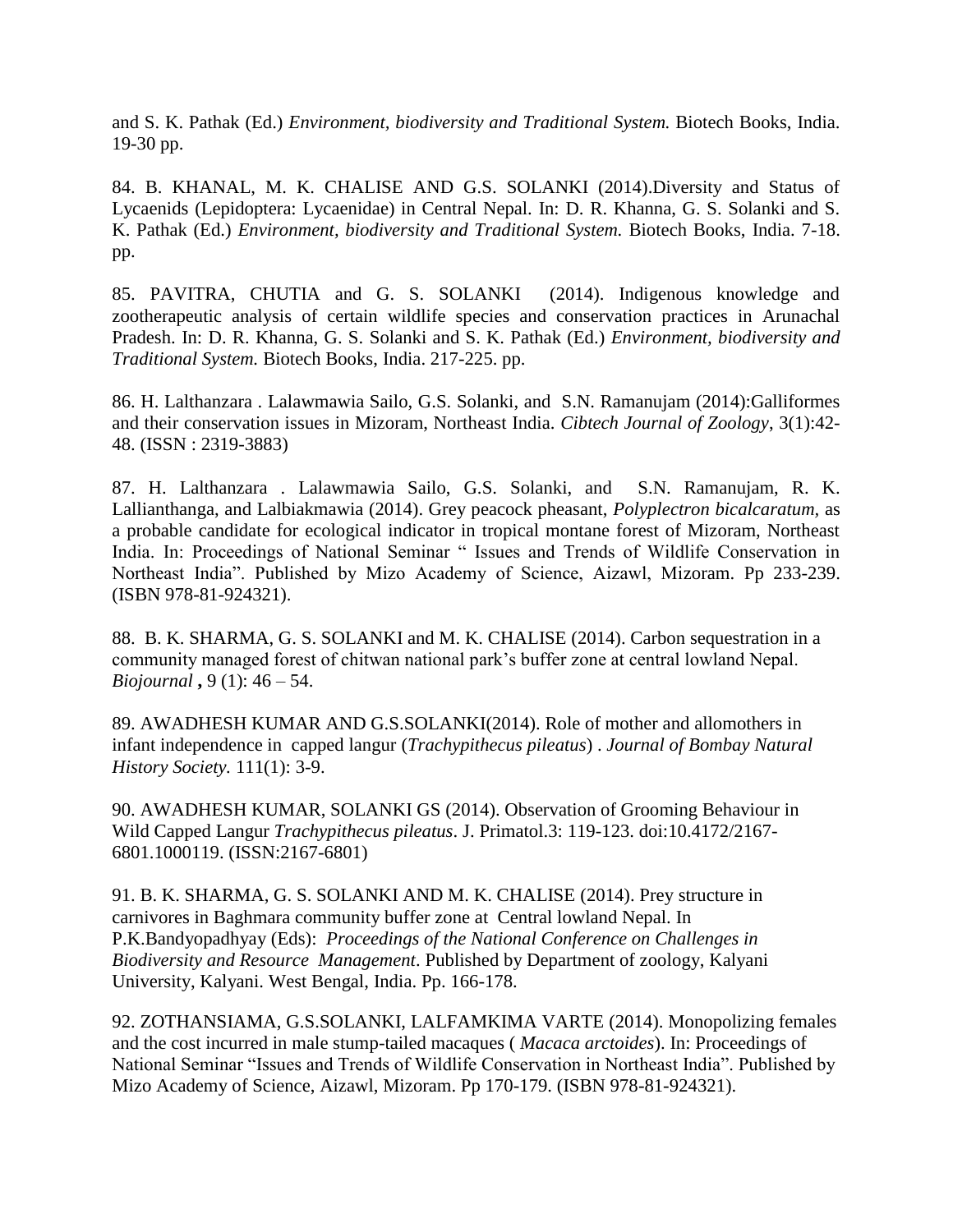93. G.S.SOLANKI (2015). Global Warming: Causes and implications. In: Asha Gupta (Ed): Global Warming and Climate Change. Akansha Publishing House, New Delhi-110002, India. pp 205-222. (ISBN No. 978-81-8370-415-1). Pages 253.

94. C.LALRINCHHANA AND G.S.SOLANKI (2015): Lizard ( Reptilia: Sauria) diversity of Dampa Tiger Reserve, Mizoram, India. *Science Vision*, 15(1):19-28.

95. ZOTHANSIAMA and GS SOLANKI (2015): Male mate choice in captive stump-tailed macaques ( *Macaca arctoides*). International J. Science & Technoledge. 3(3):137-143.

96. KHANAL, B; CHALISE, M.K. & SOLANKI, G.S ( 2015): Distribution of Nyphalid butterflies (Lepidoptera:Nymphalidae) at different altitudinal ranges in Godavari-Phulchoki Mountain forest, Central Nepal. In: Gupta V.K. and Verma, A.K. (Eds): Animal Diversity, Natrual History, and Conservation. Daya Publishing House, New Delhi. Pp.41-48. (ISBN: 9789-3512-2461-69).

97. ZOTHANSIAMA, and SOLANKI, G.S.(2015): Influence of maternal dominance on mother-infant relationship and allomothering in captive stump-tailed macaques ( *Macaca arctoides*). Science Vision,15(2):47-53.

98. H. Lalthanzara . Lalawmawia Sailo, G.S. Solanki, and S.N. Ramanujam (2015):Density and relative abundance of grey Peacock pheasant (*Ployplectron bicalcaratum,*Linnaeus,1758) in montane broadleaved evergreen forest of Mizoram, Northeast India. Int. J. Innovative science, Engineering & Technology, 2(7): 645-660.(ISSN:2348-7968)

99. Solanki, G.S. (2015). Primates: Distribution, Status And Threats. J. Bioresources, 2(1): 1-2. ISSN 2394-4315.

100. Zothansiama and Solanki, G.S.(2016): Sleeping site selection in wild stump-tailed monkey. Current science,110(2):157-158.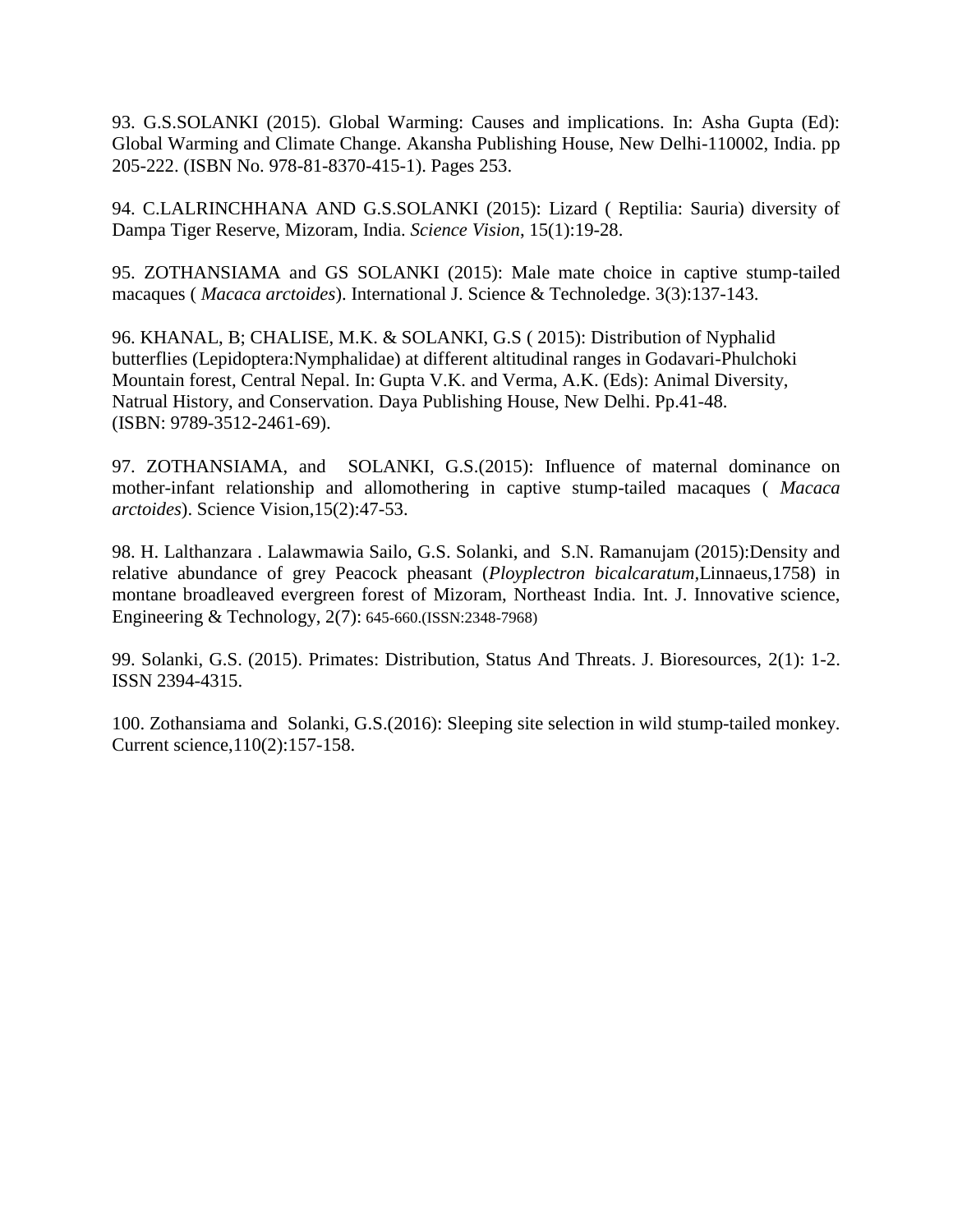#### **PARTICIPATED IN NATIONAL SEMINARS / SYMPOSIA/ CONFERENCES**

- 1. National symposium on dynamics of energy flow in biological systems, Rajkot,1981.
- 2. 3rd All India Botanical conference, Rajkot,1982.
- 3.All India seminar on advances in Botanical Research in India during last ten years (1976-1986 ) Bikaner,1987.
- 4. National Range land Conference, Jhansi, 1987.
- 5. National Symposium on environment & sustainable development, Gwalior, 1989.
- 6. VII Animal Nutrition Research worker's conference, Bombay, 1995.
- 7. Ist India Ecology congress, New Delhi, 1996
- 8. Workshop on Remote Sensing and use of GIS in special reference to Arunachal Pradesh, Itanagar, 1997.
- 9. Perspectives for planning and development in North East India, Nirjuli, Arunachal Pradesh, 1998.
- 10. Seminar on Natural Disaster Management, held at NERIST Campus, Nirjuli. 1999
- 11. National Seminar on Resource Management for self reliant in agricultural economy of North East region, Guwahati. 2000.
- 12. National Seminar on Environment and Population Explosion, organized by Zoological Society of India ,from Nov.17-19, 2000 at B. N. Madal University Madhepura, Bihar.
- 13. National symposium on Status of India's faunistic diversity & Environment, Organized at Gurukul Kangari Vishwavidyalay, Hardwar from 29-31December, 2001.
- 14. Seminar on Conservation of indigenous livestock, mithun & yak in Arunachal Pradesh, organized by Veterinary association of Arunachal Pradesh from 18-19 January, 2002.
- 15. National Seminar on Relevance of Biosphere reserve, National parks & Sanctuary (protected habitats) in present context, organized by Gurukul Kangari Vishwavidyalay, Hardwar from 22-23 May, 2002
- 16. Conservation Assessment & Management Plan (CAMP) workshop on South Asian Primate, at Forest Service College, Coimbatore from 5-9 March,2002.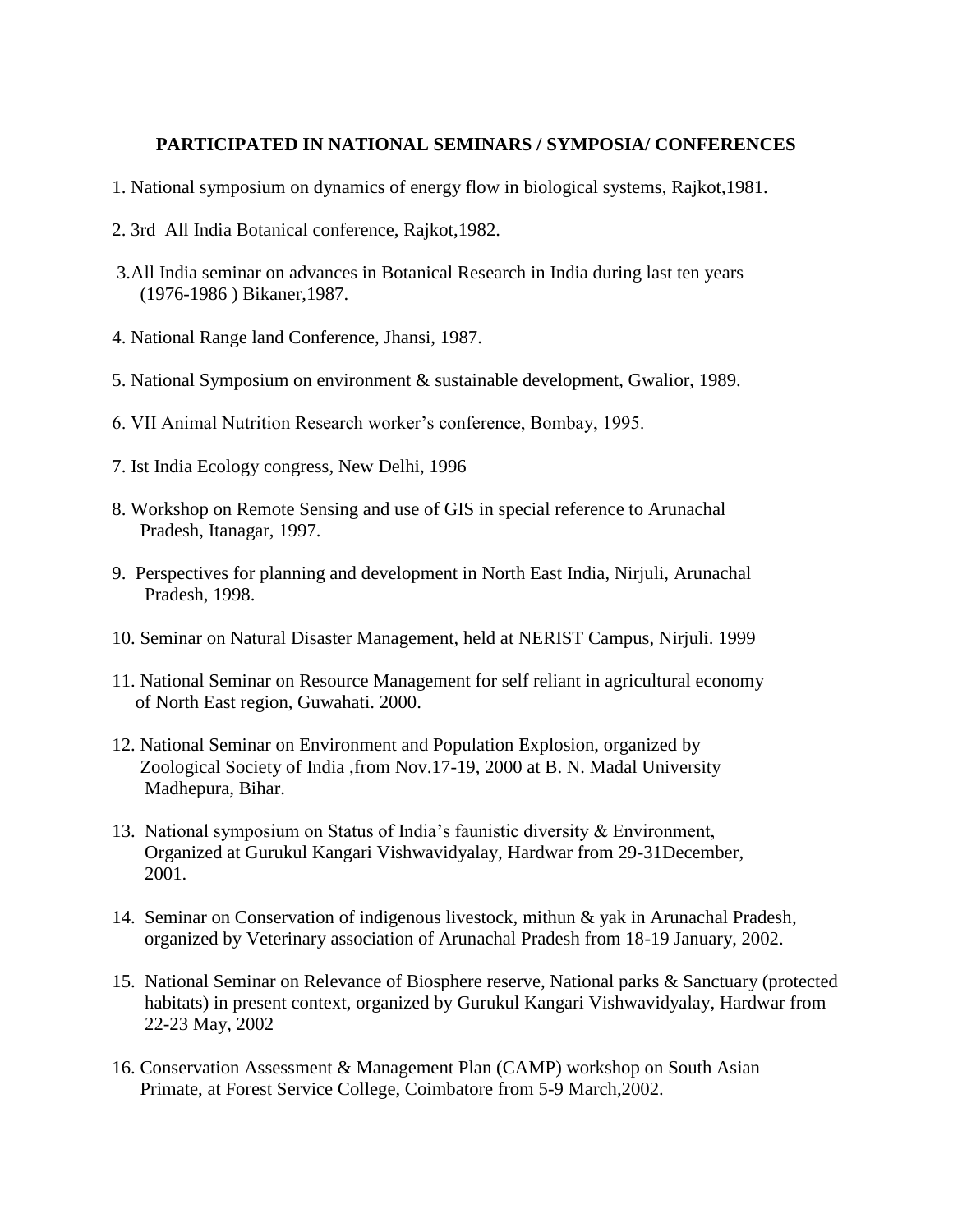- 17. ISTE sponsored workshop on Power Electronic Applications from 8 July to 18 July, 2002, at NERIST.
- 18. Workshop on "Bird Census and IBA program" at SRI, Chimpu, Itanagar, organized by Bombay Natural History Society on September 2-3, 2002.
- 19. National Conference on Zoology, held at Kanya Kumari from December 21-23, 2003.
- 20 Workshop on "Access Rights and Benefit Sharing from Biological Resources" at Mizoram University from 23-24 May, 2006.
- 21.  $17<sup>th</sup>$  All India Zoology Congress, held at Baramati (Pune) from  $15-17<sup>th</sup>$  October, 2006

22.

- 23. ICMR workshop on Research Project and paper writings.Held at NEIGRIMHS, Shillong during 4-5April,2008.
- 24. National conferences on "Recent Concepts of Diversity and Technology" held at SRK College of Commerce and Science, Satna, M.P.during 24-25January,2009.
- 25. National symposium on Biodiversity status and Conservation strategies with special reference to North East India. Organized by CAS in Life science, Manipur University, Imphal, during 17-18, March,2011
- 26. National Seminar on Emerging Trends in Biosciences and Future Prospects. November 29-30, 2011 at the Seminar Hall, Pachhunga University College, Mizoram.
- 27. National Seminar on " Recent Trends in Life sciences" 23-24 March, 2015. Organized by Centre for Advance study in School of Life science, Manipur University, Imphal. Manipur.
- 28. National conference on Environmental impact on health and its management: Eco- Friendly strategies. Organized by Department of Zoology, University of Rajasthan, Jaipur, 8-10 February, 2016.

#### **Participated in International Conferences/workshops:**

- **1**. Asian Crane Congress, Rajkot, 1989.
- **2**. 5th International conferences on goat, New Delhi, 1992.
- **3**. International conference on development of wasteland through agroforestry in Asia